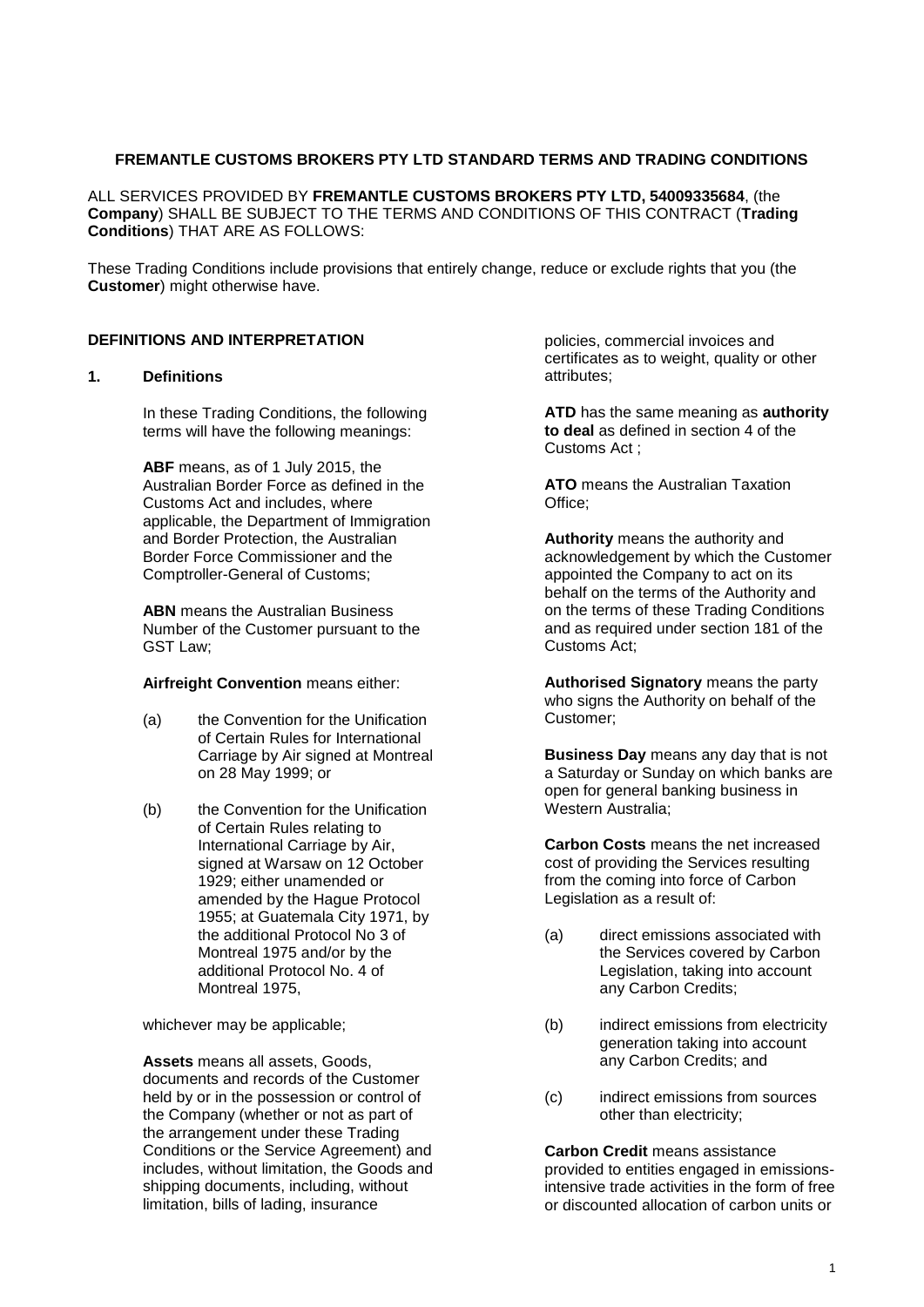such other form of assistance as determined by the Commonwealth of Australia;

**Carbon Legislation** means any existing or future law or regulation or any other statutory requirement or action intended to regulate, reduce or tax greenhouse gas emissions, including any emissions trading scheme, carbon pollution reduction scheme or carbon emissions tax;

**Carriage** means carriage by vehicles and conveyances of all kind including acts in furtherance of an act of carriage by another or a specific means, whether by air, sea or land transport;

**Carrier** means any party involved in the carriage of Goods whether by airfreight, seafreight or land transport;

**Chain of Responsibility** has the same meaning as in the *Heavy Vehicle National Law*, constituted in the *Heavy Vehicle National Law Act 2012* (Queensland) or the and the Road Traffic (Vehicles) Act 2012 (WA) and the Road Traffic (Administration) Act 2008 (WA) or such other legislation as may be enacted by a State or Territory Government for the purpose of giving effect to the Council of Australian Governments' *Intergovernmental Agreement on Heavy Vehicle Regulatory Reform* dated 25 February 2010.;

**COD** means cash on delivery;

**Company** means Fremantle Customs Brokers Pty Ltd, 54009335684 as holder of Customs Brokers Licence number 00046C *(Delete if not applicable)* and the nominees, agents, sub-agents and employees of the Company;

**Competition and Consumer Act** means the *Competition and Consumer Act 2010* (Cth);

**Consequential Loss** means any loss or damage arising from a breach of contract or agreement (including breach of the Service Agreement), tort, or any other basis in law or equity including, but without limitation to, loss of profits, loss of revenue, loss of production, loss or denial of opportunity, loss of access to markets, loss of goodwill, indirect or remote or

unforeseeable loss, loss of business reputation, future reputation or publicity, or any similar loss which was not contemplated by the parties at the time of entering these Trading Conditions; **Consumer Contract** means a contract between the Company and the Customer for a supply of Services to a Customer that is an individual whose acquisition of the Services is wholly or predominantly for personal, domestic or household use or consumption, in the manner provided for under the Competition and Consumer Act;

**Corporations Act** means the *Corporations Act 2001* (Cth);

#### **Customer** means:

- (a) if there is an Authority, the customer named in the Authority and will include all employees, officers, agents and contractors of the Customer; or
- (b) if there is no Authority, the shipper, consignor, the receiver, the consignee the owner of the Goods, the bailor of the Goods or the person for whom any of the Services are performed;

**Customs** means the Australian Customs and Border Protection Service and includes, where applicable the Chief Executive Officer of the Australian Customs and Border Protection Service

**Customs Act** means the *Customs Act 1901 (Cth)* ), and any succeeding Legislation and any regulations made pursuant to the Customs Act;

**Customs Broker's Licence** means any licence granted by the ABF to a party to operate as a licensed customs broker pursuant to Part XI of the Customs Act;

**Customs Duty** has the same meaning as **Duty** in the Customs Act;

**Customs Related Law** has the same meaning as in Section 4B of the Customs Act;

**Dangerous Goods** means Goods or articles or substances of which Goods are comprised which are capable of posing a risk to health, safety, property or the environment and fall within one or more of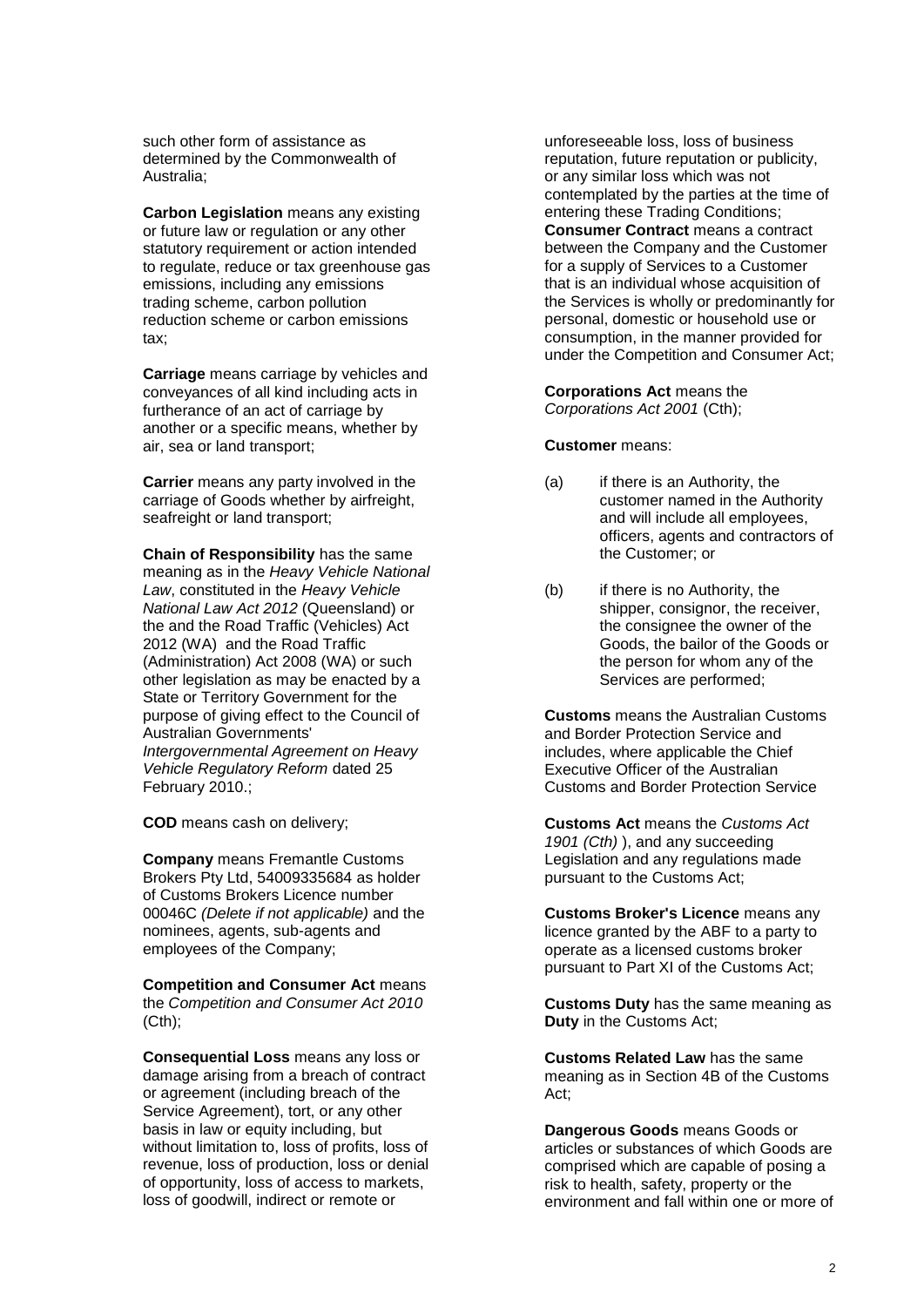the UN classifications of dangerous goods or are otherwise liable to cause damage to any person or property whatsoever;

**Debts** means all amounts owing by the Customer to the Company on any account whatsoever;

**Department of Agriculture** means the Department responsible for the Agriculture portfolio including the previous Australian Quarantine and Inspection Service;

**Depot Licence** has the same meaning as **depot licence** as defined in section 77F of the Customs Act;

**Excluded Interest** means any of the interests set out in section 8 of the PPSA or any interest that is not a Security Interest but encumbers the Goods;

**Fees** means the fees charged by the Company for provision of the Services, including any disbursements or other charges, levies or other costs incurred in performing the Services and passed on to the Customer;

**Goods** shall mean the chattels, articles or things tendered for carriage or bailment or other services by the Customer and shall include the container or containers, unit load devices or other packaging containing the same and any other pallet or pallets delivered with the same to the Company;

**Government Authorities** means, without limitation, all Government departments and agencies with responsibility for the import and export of goods, the collection of revenue on the import and export of goods and the transport of those goods to include, without limitation, the ABF, the Department of Agriculture, the ATO and the RSA;

**Government Rulings** means any advice, ruling, decision or precedent provided or published by the ABF or any Government Authorities, including without limitation a Customs Tariff Classification Advice, Country of Origin Advice or Tariff Precedent;`

**GST** has the same meaning as under the GST Law and means the Goods and

Services Tax imposed under the GST Law;

**GST Law** means the *A New Tax System (Goods and Services Tax) Act 1999*;

**GST Rate** means the rate of GST under the GST Law;

**Hague Rules** means the International Convention for the Unification of Certain Rules relating to Bills of Lading signed at Brussels on 25 August 1924, or those rules as amended by the Protocol signed at Brussels on 23 February 1968 (the Hague Visby Rules) and the SDR Protocol (1979;

**Heavy Vehicle National Law** means the *Heavy Vehicle National Law Act 2012* (Queensland) as enacted in the Queensland Parliament and adopted by the States and Territories, including any Regulations made under that Act and any other legislation enacted by the Commonwealth, a State or a Territory for the purpose of giving effect to the National Heavy Vehicle Law or the Council of Australian Governments' *Intergovernmental Agreement on Heavy Vehicle Regulatory Reform* dated 25 February 2010;

**Incoterms** means *Incoterms® 2010* issued by the International Chamber of Commerce;

**Infringement Notice** means a notice issued by a Government Authority, including without limitation, a penalty notice or an infringement notice, issued in respect of an offence or an alleged offence, by which a penalty is imposed without the need for a court appearance;

**Input Tax Credit** has the same meaning as **Input Tax Credit** under the GST Law;

**Laws** means any laws, regulations or guidelines of the Commonwealth of Australia, any of the States, Territories or Municipalities of Australia, or of any country from which, through which, or into which, the Goods are carried and including, without limitation all regulations, ordinances and directions made pursuant to the Laws and any successor Laws;

**Licence** means any Customs Broker's Licence, Depot Licence, Warehouse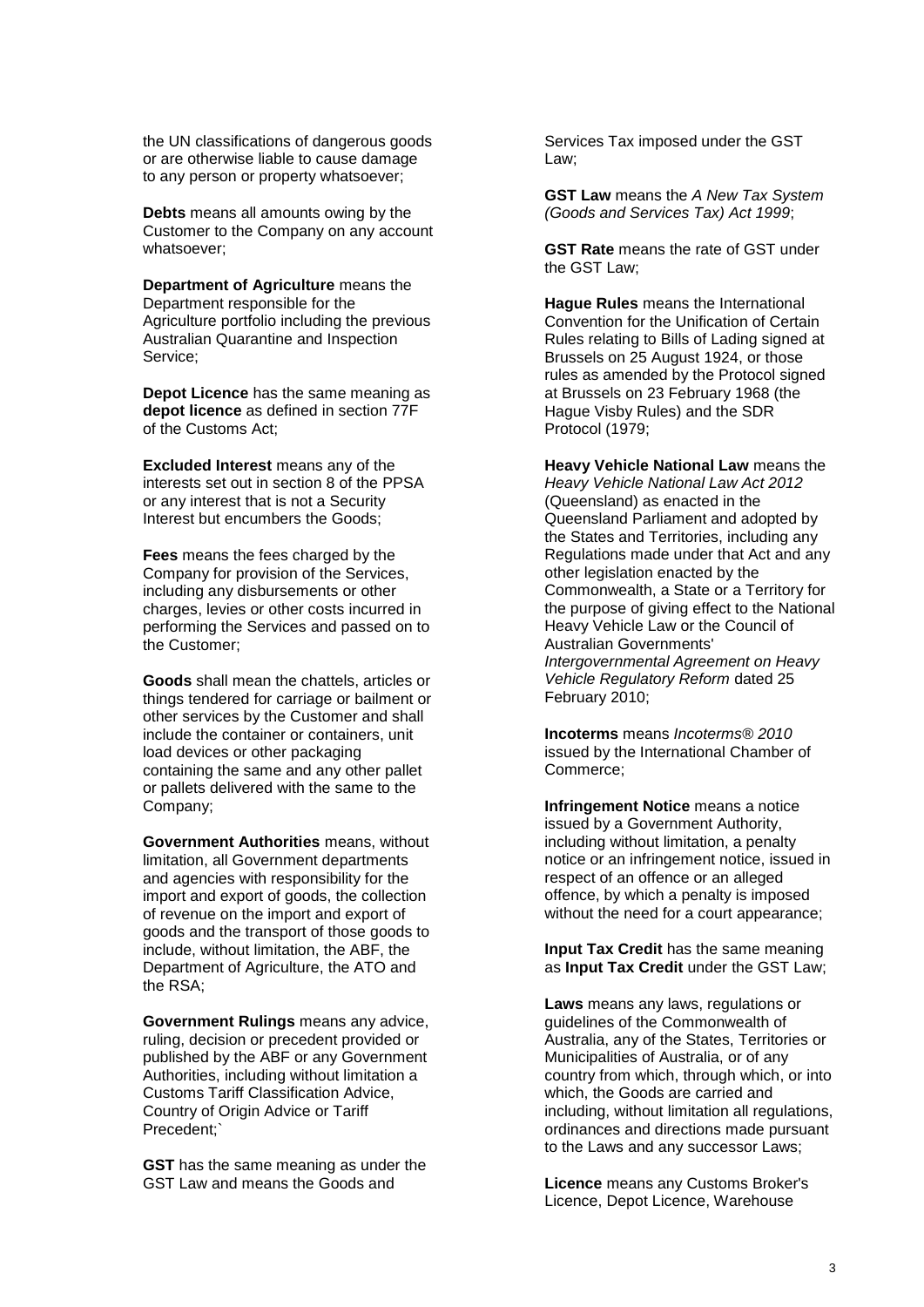Licence or any other licence issued by the ABF or other Government Authority;

**OHS Laws** means any occupational health and safety legislation, regulations or guidelines, codes of conduct or policies of the Commonwealth of Australia or any of the States, Territories or Municipalities of Australia;

**Parties** means the Company and the Customer;

**PPSA** means the *Personal Property Securities Act 2009* (Cth);

**Privacy Laws** means the *Privacy Act 1988* (Cth), all associated regulations or guidelines, and any other associated or relevant State or national privacy legislation, regulations or guidelines;

**Reporting Obligations** means the obligations of the Company to report the arrival, carriage and movement of goods pursuant to the Customs Act or any Customs Related Law or as required by any Government Authorities or which the Company, at its sole discretion, considers to be necessary to comply with the conditions or obligations of its Licences;

**Related Body Corporate** has the same meaning as under the Corporations Act;

**RSA** means those State and Commonwealth Government Authorities in Australia responsible for road safety regulation of heavy vehicles and Chain of Responsibility legislation and the laws governing the carriage of goods by road;

**Security Interest** has the same meaning as under the PPSA;

#### **Service Agreement** means:

- (a) these Trading Conditions;
- (b) the Authority;
- (c) any customer credit application with the Company; and
- (d) any fee quotation estimate or agreement,

as amended from time to time, regardless of whether the Customer is given notice of any amendment;

**Services** means any performance of work by the Company for the Customer in any way connected with the Goods including, without limitation:

- (a) making any reports, entries and declarations required by any Government Authorities;
- (b) quoting the ABN as may be required under the GST Law;
- (c) providing all necessary information and completing all necessary documentation and reports for the purposes of any Government Authorities; and
- (d) entering into contracts with Subcontractors on behalf of the Customer to enable the Carriage, import, export, storage or transportation of the Goods;

#### **Shipping Contract** means:

- (a) a contract of marine salvage or towage; or
- (b) a charterparty of a ship; or
- (c) a contract for the carriage of goods by ship, which includes a reference to any contract covered by a sea carriage document within the meaning of the amended Hague Rules referred to in section 7(1) of the *Carriage of Goods by Sea Act 1991* (Cth);

#### **Sub-contractor** means:

- (a) any third party appointed by the Company to assist in the provision of the Services; and
- (b) any person, firm or company which is now or hereafter a servant, agent, employee or subcontractor of any other persons or entities referred to in subclause (a) of this definition;

**Supply** has the same meaning of **Supply** under the GST Law;

**Tax Invoice** has the same meaning as **Tax Invoice** under the GST Law;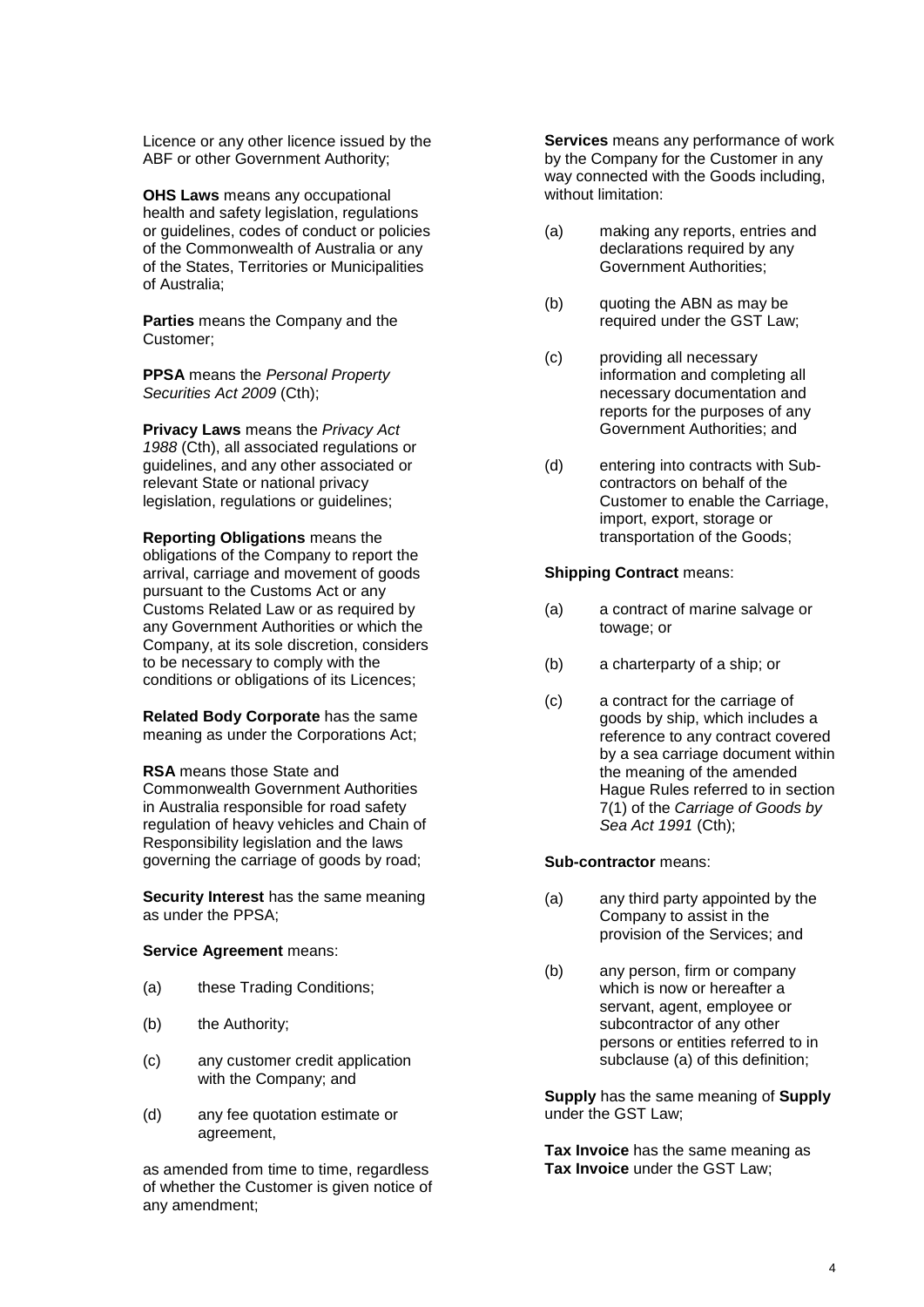**Taxable Supply** has the same meaning as **Taxable Supply** under the GST Law;

**Vessel** means any vessel, vehicle or aircraft used to effect Carriage of the Goods, whether by sea, land or air; and

**Warehouse Licence** has the same meaning as **warehouse licence** as defined in section 78 of the Customs Act.

#### **2. Interpretation**

- 2.1 These Trading Conditions, the Service Agreement and any collateral agreements made by the Company with the Customer wherever made shall be governed and construed according to the laws of Western Australia and shall be subject to the exclusive jurisdiction of the courts of Western Australia and those courts which can hear appeals from those courts.
- 2.2 If these Trading Conditions are held to be subject to the laws of any jurisdiction other than the Commonwealth of Australia and the State/Territory of Western Australia then these Trading Conditions shall continue to apply and shall be void only to the extent that they are inconsistent with or repugnant to those laws and no further.
- 2.3 Subject to clause [27,](#page-19-0) all the rights, immunities and limitations of liability contained herein shall continue to have their full force and effect in all the circumstances notwithstanding any breach of any term or condition hereof or any collateral agreement by the Company and notwithstanding that the Services have been provided, the Goods delivered as directed by the Customer or the Authority having expired or been terminated.
- 2.4 Unless written notification to the contrary is given by the Customer to the Company at or prior to entering into these Trading Conditions, the Customer expressly warrants and represents that all or any Services to be supplied by the Company and acquired by the Customer pursuant to this Service Agreement are so supplied and acquired for the purposes of a business, trade, profession or occupation carried on or engaged in by the Customer.
- 2.5 In the interpretation of these Trading Conditions the singular includes the plural

and vice versa, and words importing corporations mean and include natural persons and vice versa.

- 2.6 In the interpretation of the Service Agreement references to 'the ABF' will be taken to include references to Customs as defined in these Trading Conditions and as provided under the Customs Act prior to 1 July 2015.
- 2.7 No agent or employee of the Company has the authority to waive or vary these Trading Conditions unless the Company approves such waiver or variation in writing. Any forbearance by the Company in enforcing the Trading Conditions does not constitute a waiver. If the Company waives a breach of a Trading Condition, the waiver doers not operate as a waiver of another breach of the same or any other Trading Condition or as a continuing waiver.
- 2.8 Where any provision (or part thereof) of these Trading Conditions is held to be illegal or unenforceable, it may be severed and shall in no way affect or prejudice the enforceability of any other term or condition herein.
- 2.9 Where there is an inconsistency between the terms and conditions of the Service Agreement, the relevant documents shall be construed in the following descending order of priority:
	- (a) these Trading Conditions;
	- (b) the Authority;
	- (c) any customer credit application; and
	- (d) any fee quotation estimate or agreement.
- 2.10 Reference to any Laws or to any section or provision of any Laws includes any statutory modifications, re-enactments, substitutions or replacements thereof and all Laws issued thereunder.
- 2.11 Reference to any Convention or any Article of any Convention includes any modifications, substitutions or replacements thereof.
- 2.12 References to clauses are references to clauses in these Trading Conditions.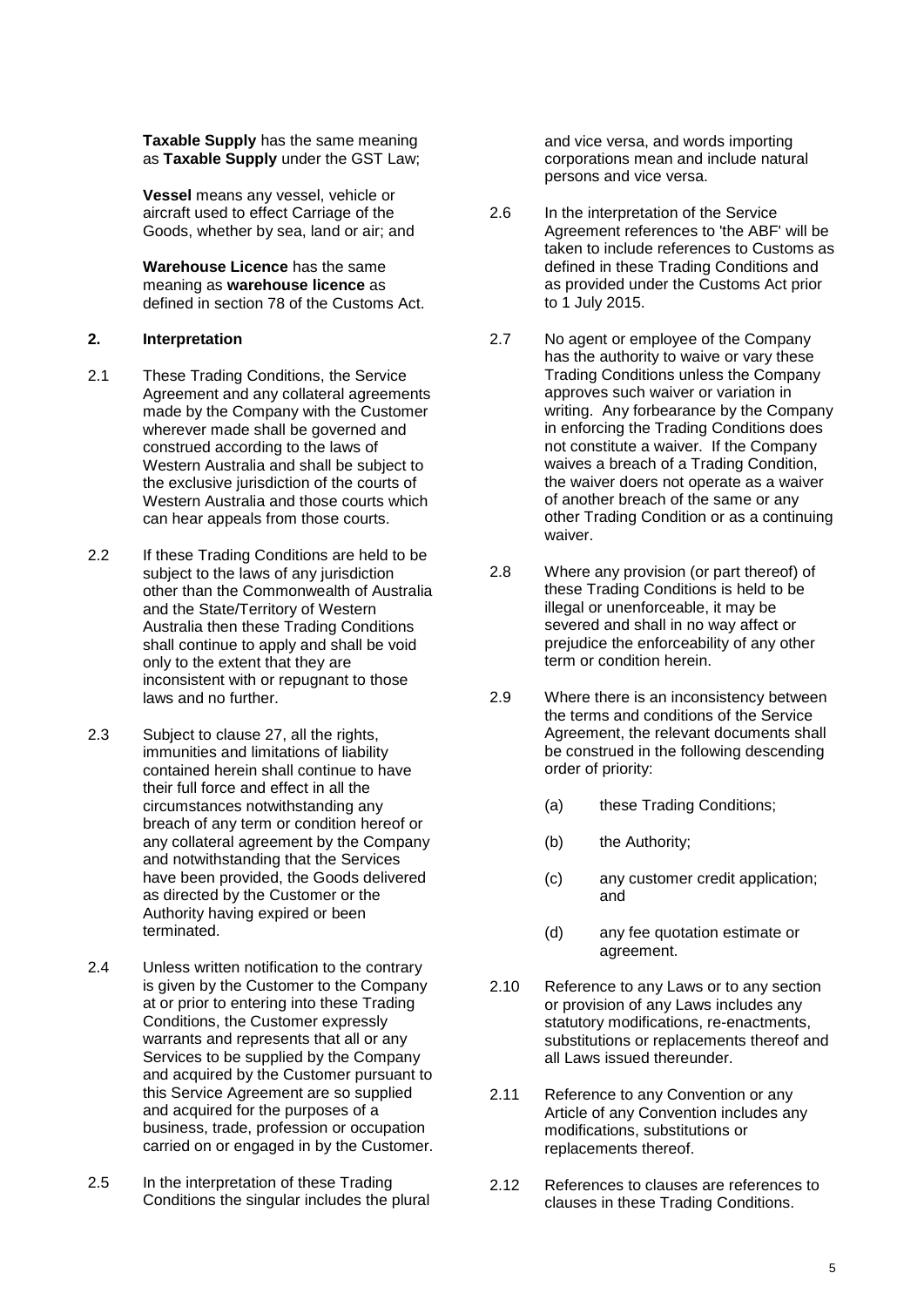- 2.13 Headings have no effect on interpretation of the Trading Conditions.
- 2.14 These Trading Conditions do not affect any rights the Customer has under the Competition and Consumer Act.
- 2.15 If the Service Agreement between the Company and the Customer is a Consumer Contract and is not a Shipping Contract:
	- (a) clause [26](#page-18-0) does not apply;
	- (b) clause [27](#page-19-0) applies; and
	- (c) the laws in force in the place in which the contract is made apply.
- 2.16 If the Service Agreement between the Company and the Customer is not a Consumer Contract and/or is a Shipping Contract:
	- (a) clause [26](#page-18-0) applies; and
	- (b) clause [27](#page-19-0) does not apply.

## **TRADING CONDITIONS**

## **3. Nature of Services**

- 3.1 The Company carries on business as a Licensed Customs Broker under Part XI of the Customs Act and *(delete if not applicable)* forwarding agent. The Company is not a common carrier and will accept no liability as such. All Services provided by the Company are governed solely by these Trading Conditions which, shall prevail over the Customer's terms and conditions and any terms and conditions contained in any transport document including any bill of lading, waybill or consignment note except to the extent provided for in these Trading Conditions.
- 3.2 The Company reserves the right to open all packages and containers and do any other thing necessary in order to inspect all Goods at its discretion and at the Customer's expense.
- 3.3 The Company may refuse at its sole and absolute discretion to accept any Goods for Carriage without assigning any reason.
- 3.4 The Customer acknowledges that where, terms of Carriage are limited pursuant to

Convention, statute, Law, bill of lading or airway bill, and the transport of the Goods extends or requires transport outside and beyond the terms provided for in that Convention, statute, Law, bill of lading or airway bill then the Customer may be required to enter into a further contractual agreement with the forwarder or carrier regarding that portion of transport in order to limit liability on behalf of the forwarder or carrier, or where the transport was unforseen, the limitation of liability provisions in place for the foreseen transport will extend to the unforeseen transport, even where that liability provision does not envision transport of that kind.

- <span id="page-5-0"></span>3.5 The Customer acknowledges and agrees that the Company, its agents, employees and contractors are obliged to comply with certain conditions and Laws in respect of Licences in relation to the Goods or Services and none of the Company, its agents, employees or contractors are in breach of these Trading Conditions or in their obligations to the Customer in complying with such conditions or Laws.
- 3.6 Without limiting the generality of subclause [3.5,](#page-5-0) the Customer further acknowledges and agrees that:
	- (a) the Company's Reporting Obligations may require the Company, its agents, employees and contractors to disclose a breach or possible breach of any Customs Related Law to any Government Authority;
	- (b) none of the Company, its agents, employees and contractors will have any liability to the Customer or any other party arising from compliance with its Reporting Obligations; and
	- (c) the Customer must indemnify and keep indemnified the Company, its agents, employees and contractors from all costs and liabilities they incur arising from their Reporting Obligations , including all legal costs which include, without limitation any legal costs incurred in determining whether a Reporting Obligation has arisen.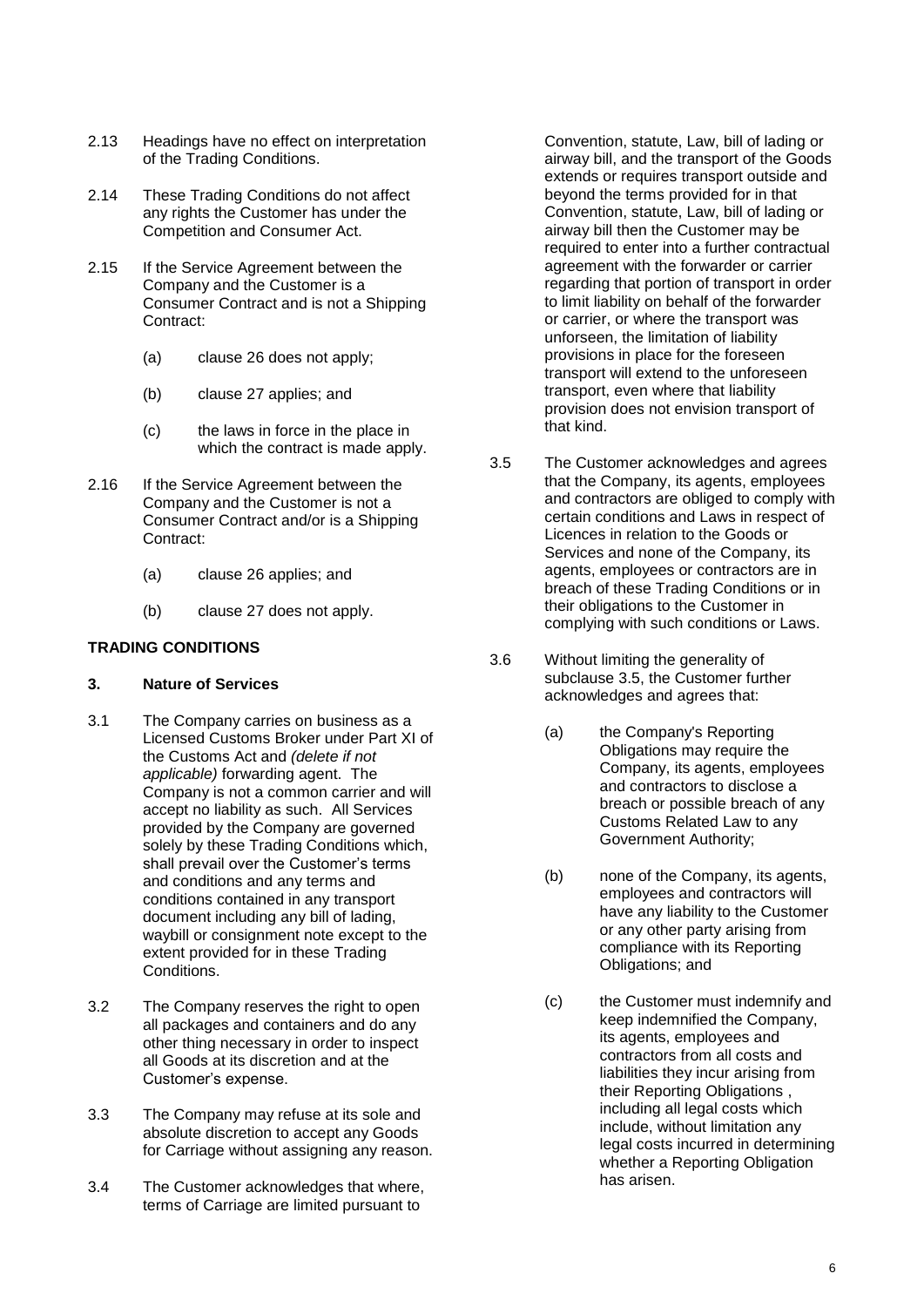## **4. Power of Attorney**

- 4.1 Subject to the effect of clause [4.2o](#page-6-0)f these Trading Conditions, by agreeing to these Trading Conditions the Customer, constitutes and appoints the Company as its lawful attorney with full irrevocable power and authority to take any and all action and to execute any and all documents and instruments, in the name of and on behalf of the Customer, as may be required or for the purpose of carrying out the terms of this agreement.
- <span id="page-6-0"></span>4.2 Notwithstanding that the Customer appoints the Company as its attorney, the power and authority vested in the attorney is effective if and when the Customer fails to comply with a request within the required time or in the event of a default of the Customer.
- 4.3 The Customer acknowledges that the Company will not be liable for any loss or penalty incurred by the Customer as a result of:

(a) any delay by an attorney in exercising their powers; or

(b) an attorney not exercising their powers,

The Customer indemnifies and will keep indemnified the Company against any reasonable loss or costs it suffers or incurs in exercising powers under this power of attorney.

# **5. Acceptance of Trading Conditions**

The Authorised Signatory acknowledges and agrees that it has received the Trading Conditions, understands the Trading Conditions and by either signing the Authority or instructing the Company to perform the Services, the Customer will be bound by the Trading Conditions.

## **6. Communications with the Company**

6.1 Wherever it is necessary, for the purpose of these Trading Conditions or any other purpose whatsoever, for instructions to be given to the Company, such instructions will be valid only if given in writing, acknowledged by the Company in writing and given in sufficient time in all the

ircumstances for the Company reasonably to be able to adopt the instructions. Standing or general instructions, or instructions given late, even if received by the Company without comment, shall not be binding upon the Company. If the Company adopts standing or general instructions, or instructions given late, for one or more transaction for the Customer or any other party, that does not in any way affect the validity of those instructions in relation to any future transaction. No attempt by the Company to adopt late instructions will constitute an acceptance by the Company or affect the validity of those instructions.

6.2 Notwithstanding any prior dealings between the Company and the Customer or any rule of law or equity or provision of any statute or regulation to the contrary, or any contracts, documents and other matter (including cash, cheques, bank drafts and other remittances) sent to the Company through the post shall be deemed not to have been received by the Company unless and until they are actually delivered to the Company at its office address or placed in the Company's post office box, if so addressed.

## <span id="page-6-1"></span>**7. Ability to Appoint Agents, Subcontractors and Third Parties**

Subject to, and in accordance with, these Trading Conditions, the Company agrees and the Customer hereby employs and authorises the Company as agent for the Customer to contract either in its own name as principal or as agent for the Customer with any Sub-contractor for the Carriage, movement, transport or storage of the Goods or for the performance of all or any part of the Services pursuant to or ancillary to these Trading Conditions. Any such contract may be made upon the terms of contract used by the Subcontractor with whom the Company may contract for the Services and may be made upon the terms and subject to the conditions of any special contract which the Sub-contractor may in any particular case require, including in every case any term that the Sub-contractor may employ any person, firm or company for performance of the Services so contracted for.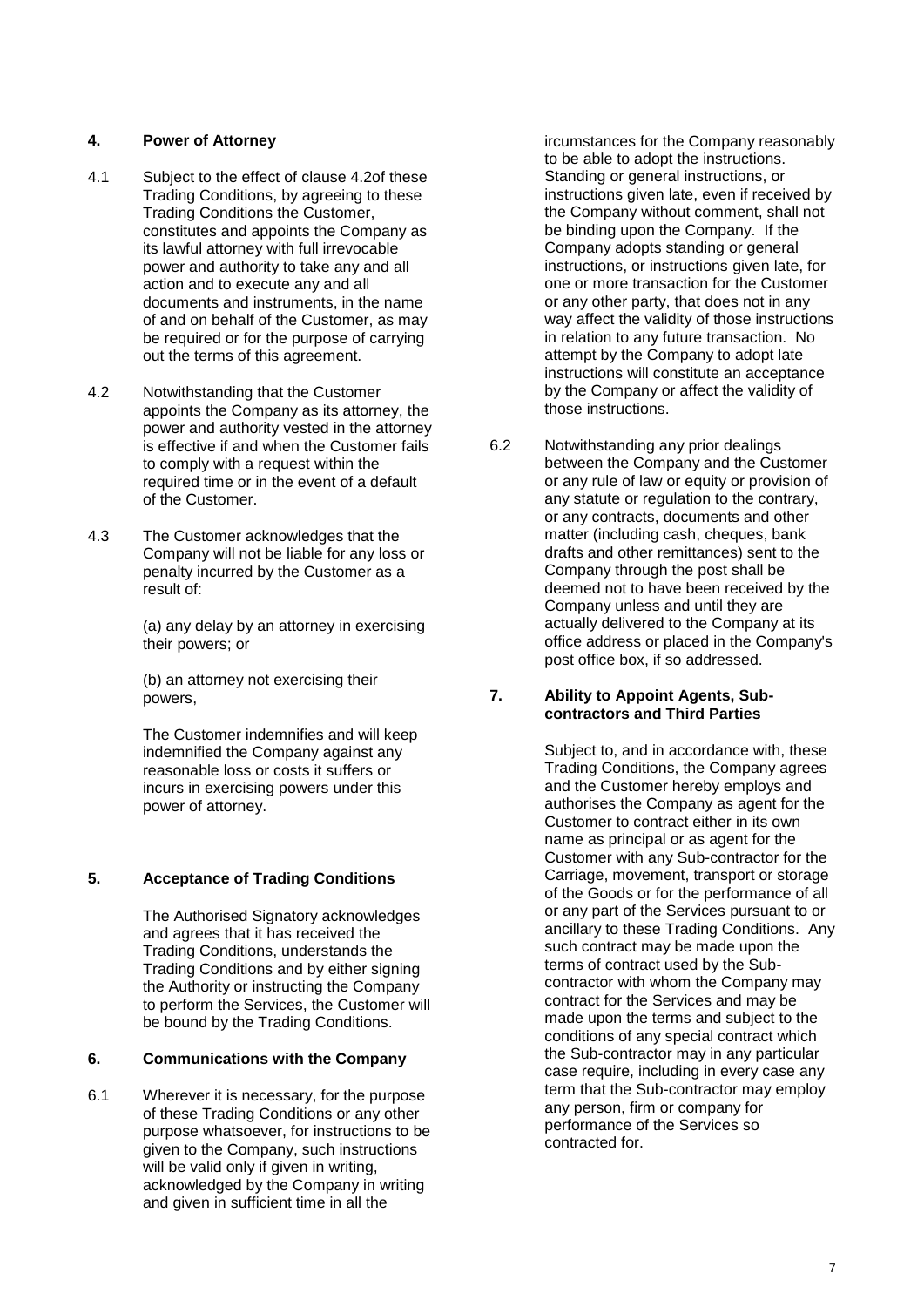## <span id="page-7-3"></span>**8. Payment, Recovery of Fees and GST**

- 8.1 The Company is entitled to retain and be paid all brokerages, commissions, allowances and other remunerations customarily retained by or paid to shipping and forwarding agents and (where the Company accepts specific instructions under clause [12](#page-12-0) to effect insurance) insurance brokers whether declared or otherwise and no such brokerage, commission or allowance or other remuneration shall be payable or allowable to the Customer or its principal (if any). The Company may charge by weight, measurement or value and may at any time reweigh, remeasure or revalue the Goods (or request the same) and charge additional fees accordingly.
- 8.2 Quotations as to Fees and other charges are given on the basis of immediate acceptance and subject to the right of withdrawal or revision by the Company. Quotations are valid only for the specified weight and volume ranges quoted and for the designated services and standard of services quoted.
- <span id="page-7-0"></span>8.3 If any changes occur in the rates of freight, insurance premiums, warehousing, statutory fees or any other charges applicable to the Goods or associated with the Services, quotations and Fees are subject to revision accordingly with notice or, if it is not reasonably practicable, without notice to the Customer.

Without limiting the generality of clause [8.3](#page-7-0) if a change in law, regulation, statutory instrument, or Government Ruling or of any requirement of a Government Authority causes an increase in the costs associated with performance of the Service by the Company, including without limitation, through the introduction of fees, levies, charges, duties or tax, the Company is entitled to recover such additional costs incurred by it and the Fees are subject to revision accordingly with notice or, if it is not reasonably practicable, without notice to the Customer.

8.4 If, at any time before or whilst these Trading Conditions are operative, Carbon Legislation is in force, imposed or varied, or the impact of Carbon Legislation varies, then the Customer is liable to pay the

Company for any Carbon Costs (or increases in Carbon Costs) incurred by the Company.

- 8.5 The Company shall under no circumstances be precluded from raising a debit in respect of any Fees or lawfully due to it, notwithstanding that a previous debit or debits (whether excluding or partly including the items now sought to be charged) had been raised and whether or not any notice was given that further debits were to follow.
- <span id="page-7-2"></span><span id="page-7-1"></span>8.6 This subclause [8.6](#page-7-1) applies if the Company is or may become liable to pay GST in relation to any Supply under these Trading Conditions.
	- (a) Unless otherwise stated, all charges quoted are exclusive of the GST imposed under the GST Law.
	- (b) The Customer shall be responsible for payment of any GST liability in respect of the Services as provided by the Company or by third parties or Sub-contractors which shall be payable at the same time as the GST-exclusive consideration.
	- (c) The Customer must also pay GST on the Taxable Supply to the Company, calculated by multiplying the GST exclusive consideration by the GST Rate.
	- (d) GST shall be payable by the Customer without any deduction or set-off for any other amount at the same time as the GST exclusive consideration is payable.
	- (e) The Company agrees to provide the Customer with a Tax Invoice to enable the Customer to claim an Input Tax Credit.
	- (f) If the Customer defaults in the payment on the due date of any amount payable under subclause [8.6\(b\)](#page-7-2) then without prejudice to any other remedies of the Company and upon demand by the Company, the Customer shall pay to the Company an amount equal to the amount of any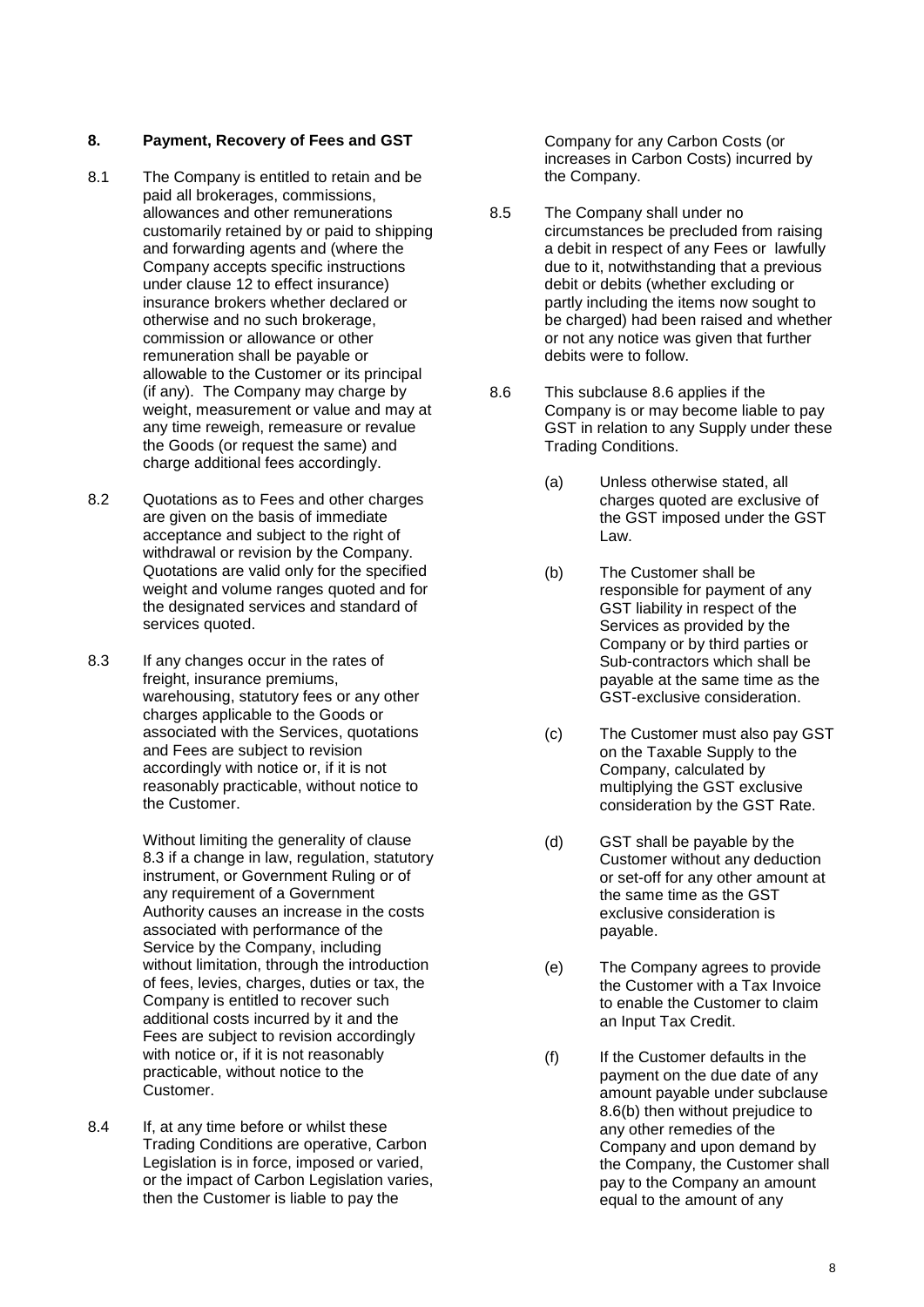damages or interest or additional GST that may become payable by the Company due to the default of the Customer.

- 8.7 All amounts due to the Company in Australia are payable in Australian dollars. The Company is entitled to charge a currency conversion premium when converting receivables into Australian currency.
- 8.8 The Customer agrees that the time for payment for the Services shall be of the essence and will be stated on the on the invoice, consignment note, airway bills, manifests or any other forms. If no time is stated then payment shall be due seven (7) days following the date of the invoice.
- 8.9 If any amounts payable or due under any agreement between the Company and the Customer (including, without limitation, amounts payable pursuant to subclause [11.1](#page-10-0) or fees payable for Services provided by the Company) are not made within seven days of the due date, the Customer will be in default and without limiting any other rights of the Company, the Customer shall pay to the Company, by way of liquidated damages, interest to be calculated in accordance with the Commonwealth Bank of Australia business overdraft reference rate on the amount outstanding calculated from the due date until payment is made in full. The Company may take any legal proceedings to recover amounts owing pursuant to these Trading Conditions.
- 8.10 The Company reserves the right to offset any amounts receivable from the Customer against any amounts payable to that Customer or any company affiliated with the Customer or any Related Body Corporate of the Customer. This right exists irrespective of the date the liability has been created or debt incurred with the Company.
- <span id="page-8-0"></span>8.11 The Company, its servants or agents shall have a special and general lien on the Assets and a right to sell the Assets whether by public or private sale or auction without notice, for Fees, freight, demurrage, detention charges, duty, fines, penalties, salvage, average of any kind whatsoever and without limitation, any and all Debts, charges, expenses or other sums due and owing by the Customer or

the Customer's principals, servants or agents. In addition, the lien shall cover the costs and expenses of exercising the lien including without limitation, storage, detention, handling, transport, the costs of sale and reasonable legal fees.

<span id="page-8-1"></span>8.12 The lien and rights granted by subclause [8.11](#page-8-0) shall survive delivery of the Assets and the Company shall be entitled to retain the proceeds of sale of the Assets in respect of any outstanding amounts referred to in this clause. The Company sells or otherwise disposes of such Assets pursuant to this subclause [8.11](#page-8-0) as principal and not as agent and is not the trustee of the power of sale.

#### **9. Personal Property Securities**

- <span id="page-8-2"></span>9.1 Without limiting the generality of subclauses [8.11](#page-8-0) – [8.12](#page-8-1) the Customer acknowledges that the Company shall have a Security Interest which attaches over any Assets which are the subject of the Services and in the Company's possession. The Customer acknowledges and consents to the registration and perfection of the interest set out in this subclause [9.1](#page-8-2) for the purposes of the PPSA.
- 9.2 The Customer warrants that it has rights in the Assets and the power to transfer rights in the Assets to the Company.
- 9.3 The Customer acknowledges that it must sign the Authority and if it does not sign the Authority it must adopt or accept these Trading Conditions by conduct.
- 9.4 The Customer warrants that it has not, and that it will not grant any other Authority in respect of the Services which the Company has been granted Authority.
- 9.5 The Customer must not grant any other person a Security Interest in respect of the Assets.
- 9.6 The Customer must not allow an Excluded Interest to exist over the Goods.
- 9.7 To the maximum extent permitted by law, if the PPSA applies, the Customer irrevocably waives any rights the Customer may have to:
	- (a) receive notices or statements under sections 95, 121(4), 125,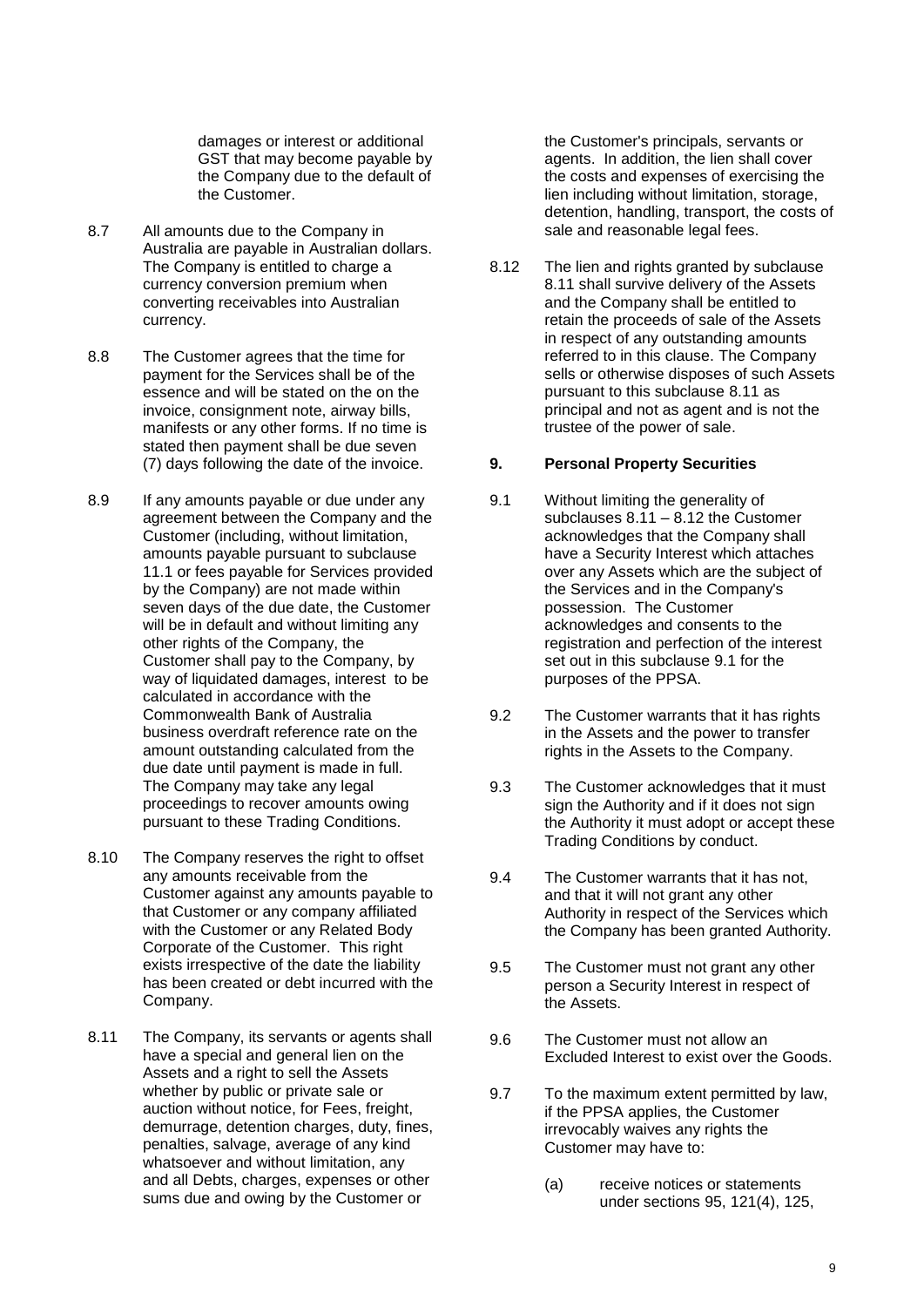130, 132(3)(d), 132(4) and 135 of the PPSA;

- (b) redeem the Assets under section 142 of the PPSA;
- (c) reinstate these Trading Conditions under section 153 of the PPSA; and
- (d) receive a verification statement (as defined in the PPSA) .
- 9.8 The Customer agrees to do anything (such as obtaining consents, signing and producing documents, producing receipts and getting documents completed and signed) which the Company asks and considers necessary for the purposes of:
	- (a) ensuring that a Security Interest is created under these Trading Conditions is enforceable, perfected and otherwise effective; or
	- (b) enabling the Company to apply for any registration, or give any notification, in connection with a Security Interest created under these Trading Conditions so that the Security Interest has the priority required by the Company,

including anything the Company reasonably asks the Customer to do in connection with the PPSA.

#### **10. Warranties by the Customer**

- <span id="page-9-0"></span>10.1 The Customer (on behalf of itself, the consignor and the consignee) warrants to the Company that:
	- (a) it is either the owner of the Goods, or the authorised agent of the owner of the Goods with authority to bind the owner to act or otherwise have authority to arrange the Services under the Service Agreement;
	- (b) it has not granted any other person a Security Interest in respect of the Assets;
	- (c) it has not allowed an Excluded Interest to exist over the Goods and an Excluded Interest does not exist over the Assets;
- (d) it will maintain appropriate insurance in respect of the Goods and will not do anything which might void any insurance policy held by the Customer or the Company;
- (e) it will provide all documents, information and assistance required by the Company to comply with the requirements of the Government Authorities in an accurate and timely fashion as required by those Government Authorities;
- (f) it will retain all documents or records in the manner required by the Government Authorities;
- (g) it will observe all requirements of any Government Authorities;
- (h) it will maintain as confidential the terms of the Authority and these Trading Conditions;
- (i) it has complied with all Laws and regulations of any Government Authorities relating to the nature, condition, packaging, handling, storage and Carriage of the Goods including all Laws prescribed by the RSA;
- (j) the Goods are packed to withstand ordinary risks of handling storage and Carriage, having regard to their nature;
- (k) the Goods are not Dangerous Goods except to the extent that the Parties have agreed in writing to the carriage of Dangerous Goods ;
- (l) Except where the Company is instructed in writing to pack the goods the customer warrants that all goods have been properly and sufficiently packed and/or prepared.
- (m) the Goods and their Carriage do not contravene any Laws;
- (n) it will comply at all times with all Privacy Laws in relation to the Service Agreement, the Goods and the Services at all times and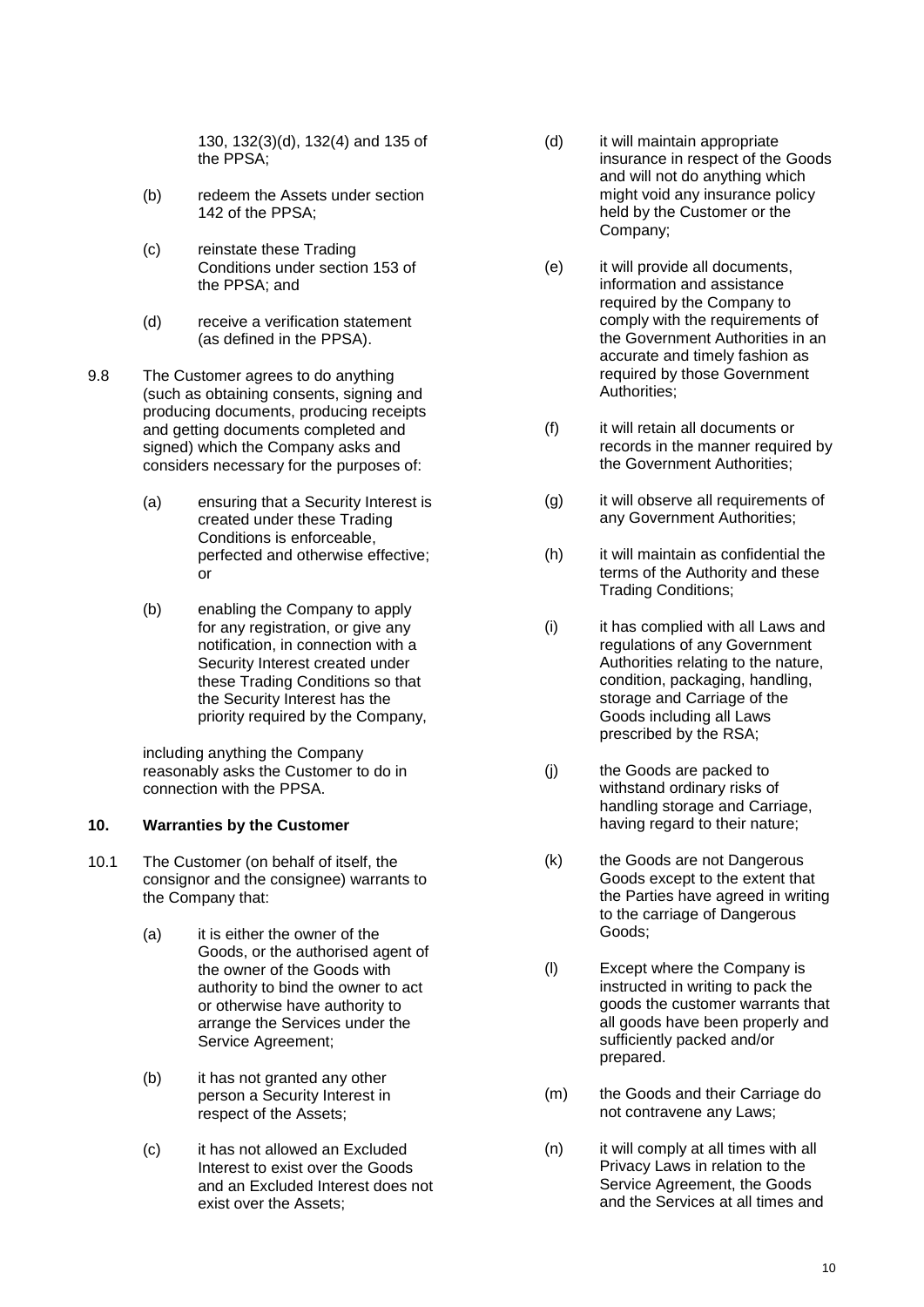will notify the Company of any issues or requirements under such laws in relation to the Service Agreement, the Goods or Services of which the company should be aware; and

- (o) it will comply at all times with all OHS Laws in relation to the Service Agreement, the Goods and the Services, and will notify the Company of any issues or requirements under such laws in relation to the Service Agreement, the Goods or the Services of which the Company should be aware, or which may affect the Company's ability to comply either with the OHS Laws.
- 10.2 The Customer acknowledges that a breach or failure to observe all or any of the warranties in subclause [10.1](#page-9-0) could lead to penalties or damages to the Customer and also to the Company and the Customer agrees to provide the indemnity to the Company on account of such penalties or damages pursuant to clause [11.](#page-10-1)

## <span id="page-10-1"></span>**11. Indemnity by the Customer**

- <span id="page-10-0"></span>11.1 Without limiting the effect of these Trading Conditions, the Customer agrees to indemnify and keep indemnified the Company, its agents, employees, contractors, and Sub-contractors for:
	- (a) any loss or damage directly or indirectly caused by the Goods or by breach of these Trading Conditions by the Customer;
	- (b) amounts of Customs Duty, GST and other payments made to Government Authorities by the Company on behalf of the Customer;
	- (c) any penalties payable by the Company (whether pursuant to a court order or pursuant to an Infringement Notice) due to the Customer:
		- (i) providing information that is incorrect or misleading;
		- (ii) omitting to provide material information

required to the Government Authorities;

- (iii) omitting to provide information required by the Company to properly carry out the Services and/or comply with the conditions of any Licences;
- (iv) providing information in a manner which does not enable the Company to comply with the requirements of the Government Authorities for reporting in prescribed periods; and/or
- (v) failing to provide information or documentation requested by the Company;
- (d) penalties associated with the failure by the Customer to maintain or provide its documents or records in the manner and at the time contemplated by the Government Authorities;
- (e) penalties associated with any omission of information required to be provided to any Government Authorities;
- (f) penalties associated with making or causing to be made, statements which are false or misleading to Government Authorities, except to the extent that such statements were made by the Company in the knowledge that such statements were false or misleading;
- (g) penalties associated with providing misleading or deceptive information regarding the status of Goods, whether pursuant to the Competition and Consumer Act or other legislation;
- (h) penalties imposed by any RSA for any breach of the Laws governing to the Carriage of goods by road or any breach, act or omission arising out of or pursuant to the Chain of Responsibility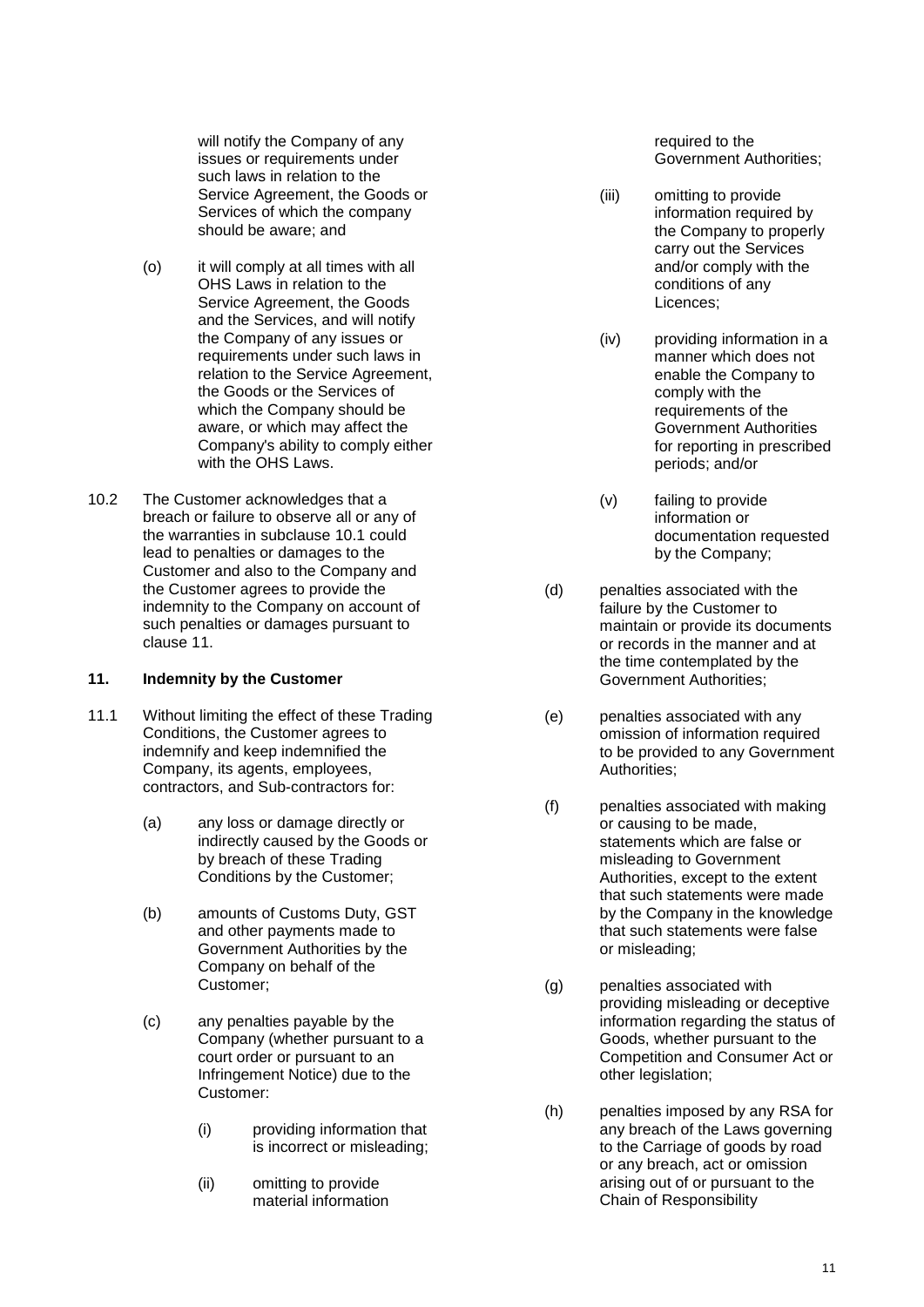obligations or the National Heavy Vehicle Law ;

- (i) damages payable by the Company from the failure of the Customer to return any container or transport equipment involved in Carriage in the time required by the contract between the Company and the supplier or owner of that container or other transport equipment;
- (j) demurrage or other charge for detention or failure to return items provided by the Company pursuant to contracts with other parties;
- (k) liabilities or costs incurred by the Company on behalf of the Customer associated with the Services including, without limitation, amounts paid to carriers of goods for the Carriage of Goods or cleaning of containers (whether Sub - Contractors or otherwise and amounts incurred by the Company in exercising its rights pursuant to these Trading Conditions);
- (l) damages payable by the Company arising from or contributed to by errors or misrepresentations by the Customer;
- (m) losses or damage incurred by the Company due to a breach by the Customer of any of the warranties in subclause [10.1;](#page-9-0)
- (n) all expenses directly or indirectly incurred arising out of or in connection with the entry of an officer of any Government Authorities or other authorised person on the premises of the Company for the purpose of exercising any powers pursuant to the requirements of any Government Authorities and/or inspecting, examining, making copies of, taking extracts of documents on the premises to the extent that the exercise of the powers is related to the Services;
- (o) any Customs Duty, GST or other charge assessed against the Company in relation to the Goods or Services;
- (p) any charges levied by Government Authorities for examination and treatment of the Goods;
- (q) any costs, charges or fees, including legal fees, incurred in obtaining any Customs Advices whether or not the Company directed or requested the Customer to obtain the Customs Advices ;
- (r) any costs, charges or fees, including legal fees reasonably incurred by the Company in obtaining any Customs Advices on behalf of the Customer if, at its sole discretion, the Company considers it reasonably necessary to do so;
- (s) any costs or charges incurred by the Company as a result of or in connection with a direction or request from the ABF in relation to the Goods or Services;
- (t) any costs or charges incurred by the Company as a result of or in connection with a suspension or cancellation by the ABF of an ATD in relation to the Goods or Services;
- (u) any costs or charges incurred by the Company as a result of or in connection with any variation by the ABF of conditions of Licences or the addition by the ABF of new conditions on Licences in relation to the Goods or Services;
- (v) any costs, charges or penalties incurred by the Company as a result of or in connection with any breaches of any Licences in relation to the Goods or Services;
- (w) any costs or charges incurred by the Company as a result of or in connection with any suspension or cancellation of Licences by the ABF in relation to the Goods or Services;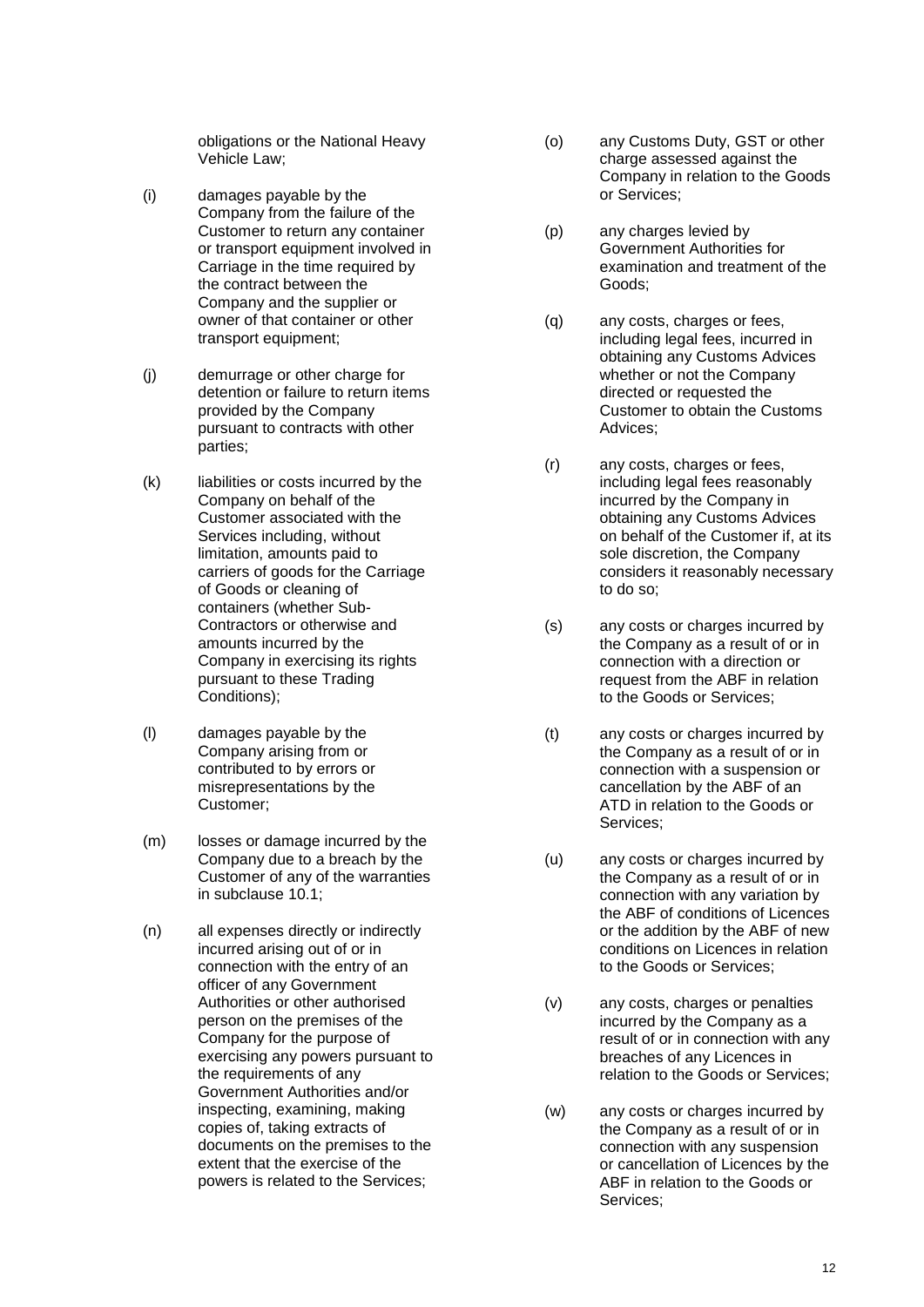- (x) any costs or charges incurred by the Company as a result of or in connection with the Company complying with any conditions or Laws in respect of any Licences in relation to the Goods or Services;
- (y) any costs or charges incurred by the Company pursuant to subclauses [22.3,](#page-17-0) [22.4](#page-17-1) and [22.5;](#page-17-2) and
- (z) any costs or charges incurred in recovering any amounts payable to the Company (including, without limitation, costs of legal proceedings).
- 11.2 The Customer agrees to pay any amounts claimed pursuant to the indemnity in subclause [11.1](#page-10-0) within seven days of demand by the Company.
- <span id="page-12-4"></span>11.3 The nature of the indemnity provided pursuant to subclause [11.1](#page-10-0) will include, without limitation, all penalties, liabilities, all losses (including indirect and Consequential Loss) and damages assessed against the Company and its officers and employees, together with all legal costs incurred by the Company (calculated on a solicitor/client basis). The indemnity shall continue in force and effect whether or not the Goods have been pillaged, stolen, lost, damaged or destroyed.
- <span id="page-12-1"></span>11.4 For the purposes of clause [11](#page-10-1) the Customer agrees that the Company may take whatever actions as are necessary for the Company to comply with the terms of its Licences including, without limitation, complying with its Reporting Obligations.
- <span id="page-12-2"></span>11.5 For the purposes of subclause [11.4](#page-12-1) the Customer agrees that the Company may take such actions as are necessary to comply with the terms of its Licences whether or not any breach or suspected breach is in relation to or connection with the Goods or Services provided by the Company.
- 11.6 Without limiting anything in subclause [11.5](#page-12-2) the Customer indemnifies the Company against any penalties, interest, tax or additional duty that is payable as a result of the Company providing

information or making statements to the ABF as are necessary for the Company to comply with the terms of its Licences or Customs Related Laws.

- 11.7 The Company may execute all or any of its rights pursuant to clause [8](#page-7-3) to recover any amounts owing pursuant to this clause [11.](#page-10-1)
- 11.8 There is no need for the Company to suffer or incur any losses, costs, damages, liabilities, judgments, penalties or expenses while awaiting payment from the Customer.

# <span id="page-12-0"></span>**12. Insurance**

The Company shall not effect insurance on the Goods except upon receipt of express instructions given in writing by the Customer and the Customer's written declaration as to the value of the Goods. All such insurances effected by the Company are subject to the usual exceptions and conditions of the policies of the insurer or underwriter taking the risk. At the discretion of the Company such insurance may name the Customer or owner as insured. In the event of any dispute in regard to liability under any such insurance policy for any reason whatsoever the Customer or other insured shall have recourse against the insurer or underwriter only and the Company shall have no liability or responsibility in relation to any such insurance policy.

## <span id="page-12-3"></span>**13. Storage and Transport**

- 13.1 Subject to express instructions in writing given by the Customer and accepted by the Company in writing (and without limiting the generality of clause [7\)](#page-6-1), the Company reserves to itself complete freedom to decide upon the means, route and procedure to be followed in the handling, storage and transportation of the Goods and is entitled and authorised to engage Sub-contractors to perform all or any of the functions required of the Company upon such terms and conditions as the Company in its absolute discretion may deem appropriate.
- 13.2 The Customer agrees that:
	- (a) the value of the Goods shall not be declared or inserted in a Bill of Lading or a sea carriage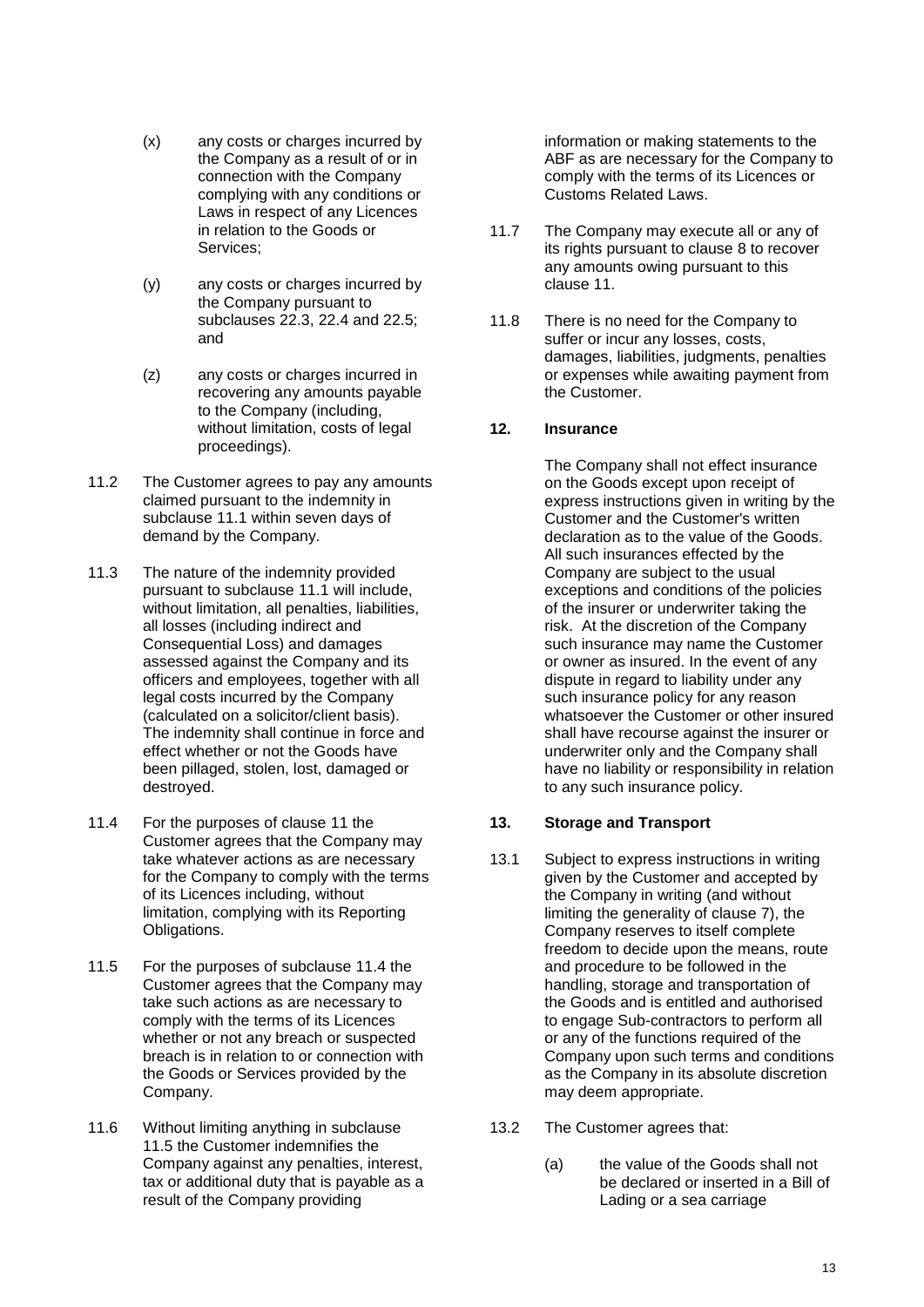document for the purpose of extending a ship or carrier's liability under the *Carriage of Goods by Sea Act 1991* and *Carriage of Goods by Sea Regulations 1998* except upon express instructions given by the Customer;

- (b) in the case of Carriage by air, no option or declaration of value to increase air-carrier's liability under:
	- (i) Article 22 of Schedule 1A to the *Civil Aviation (Carrier's Liability) Act 1959*; or
	- (ii) Article 22(2) of Schedule 1, 2, 4 or 5 to the *Civil Aviation (Carrier's Liability) Act 1959*;

will be made except on express instruction given in writing by the Customer;

- (c) in the case of Carriage by land, or any Carriage ancillary to the Carriage mentioned above and not expressly provided for under any contract within these Trading Conditions, under Convention or under any statute or Law, the Customer agrees that the value of the Goods shall not be declared or inserted into a contractual document or as part of the trading terms for the purpose of extending the forwarder or Carrier's liability under any circumstance except upon express conditions agreed to in writing by the Carrier or forwarder who expressly elect to waive that right;
- (d) in all other cases where there is a choice of charges by Carriers, warehousemen, stevedores or others according to the extent of the liability assumed by the Carriers, warehousemen, stevedores or others, no declaration of value (where optional) will be made for the purpose of extending liability, and the Goods will be forwarded or dealt with at the Customer's risk

for minimum charges, unless express instructions in writing to the contrary are given by the Customer;

- (e) the Company shall have no obligation to take any action in respect of any Goods that may be recognisable as belonging to the Customer unless it has received suitable instructions relating to such Goods together with all necessary documents. In particular, the Company shall not be obliged to notify the Customer of the existence or whereabouts of the Goods or to examine them or to take any other steps for their identification, protection or preservation or for the preservation of any claim by the Customer or any other party against the Carrier, insurer or any third party; 7and
- (f) all Goods moved by air are subject to volumetric conversion on the basis of one kilo being the equivalent of six thousand cubic centimetres. Goods moved by other means are subject to volumetric conversion on the basis of relevant industry standards or as modified by the Carrier's standard trading conditions.

#### **14. Perishable, Non-deliverable, Uncollected, Hazardous and Damaged Goods**

- <span id="page-13-0"></span>14.1 Where the Goods are perishable and are not taken up immediately upon arrival or are insufficiently or incorrectly addressed or marked or otherwise not identifiable, they may be sold or otherwise disposed of with or without notice to the Customer, consignor, owner or consignee of the Goods and payment or tender of the net proceeds of any sale after deduction of all costs, expenses and charges incurred by the Company in effecting such sale or disposal shall be equivalent to delivery.
- <span id="page-13-1"></span>14.2 Where the Goods are non-perishable and cannot be delivered either because they are insufficiently or incorrectly addressed or marked or otherwise not identifiable or because they are uncollected or not accepted by the consignee they may be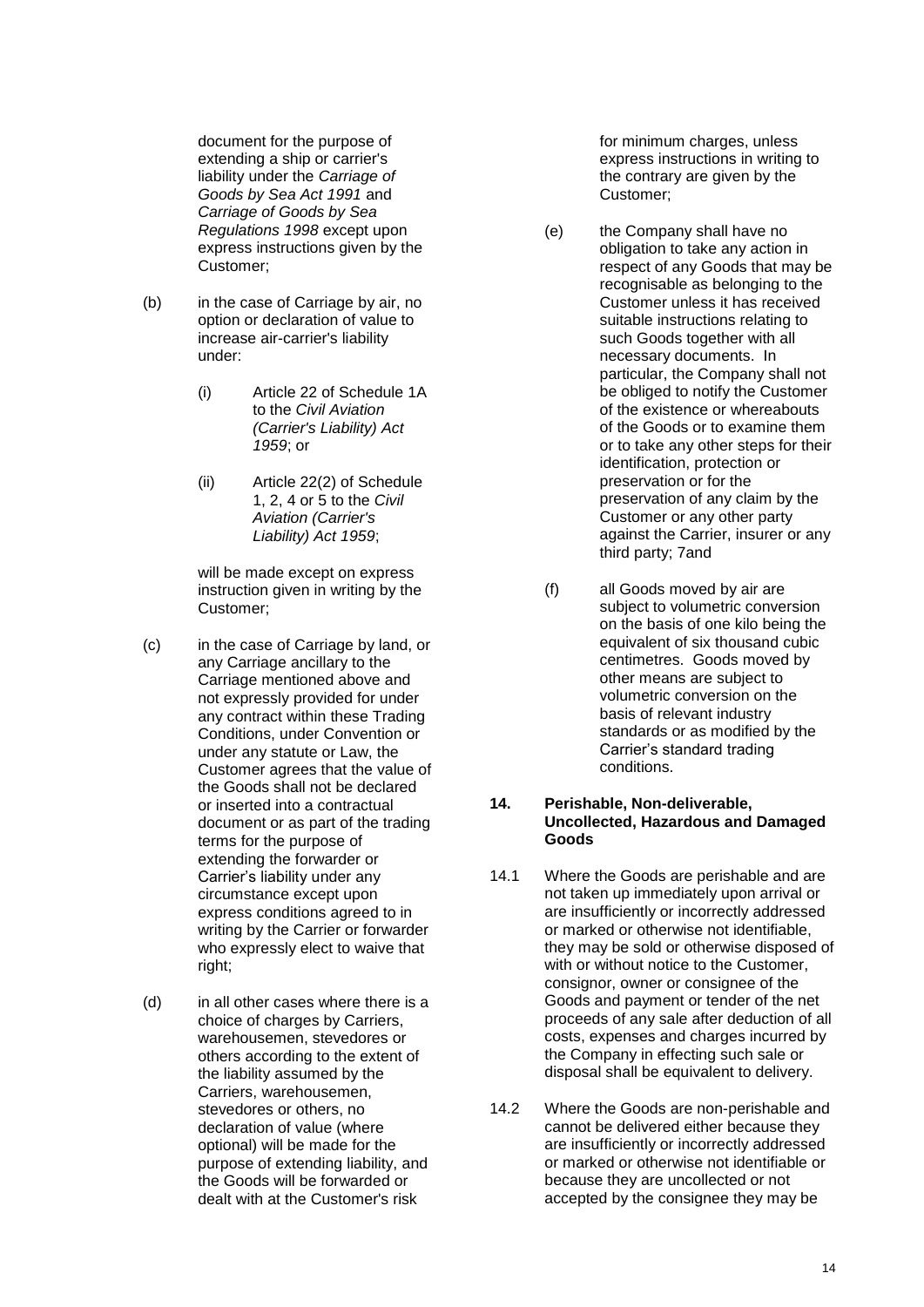sold or returned at the Company's option at any time after the expiration of 21 days from a notice in writing sent to the Customer at the address which the Customer gave to the Company on delivery of the Goods. All costs, charges and expenses incurred by the Company and arising in connection with the storage, sale or return of the Goods shall be paid by the Customer and may be deducted from the proceeds of the sale of the Goods.

- <span id="page-14-0"></span>14.3 Where the Goods are stored by the Company for the Customer and they are uncollected for whatever reason they may be sold or returned at the Company's option at any time after the expiration of 21 days from a notice in writing sent to the Customer at the address which the Customer gave to the Company on delivery of the Goods. All costs, charges and expenses incurred by the Company and arising in connection with the storage, sale or return of the Goods shall be paid by the Customer and may be deducted from the proceeds of the sale of the Goods.
- 14.4 In respect of subclauses [14.1,](#page-13-0) [14.1](#page-13-1) and [14.3,](#page-14-0) the Company sells or otherwise disposes of such Goods as principal and not as agent and is not trustee of the power of sale.
- 14.5 In the event that any sale of Goods pursuant to subclauses [14.1,](#page-13-0) [14.1](#page-13-1) and [14.3](#page-14-0) does not provide sufficient proceeds to discharge all liability of the Customer to the Company, the Customer acknowledges that it is not released from the remainder of the liability to the Company merely by sale of the Goods.

#### **15. Destruction of Dangerous Goods**

In the event that the Goods are found to be Dangerous Goods they may be destroyed or otherwise dealt with at the sole discretion of the Company or any other person in whose custody they may be at the relevant time. If such Goods are accepted under arrangements previously made in writing they may nevertheless be disposed of, destroyed or otherwise dealt with if the Company, at its sole discretion, considers it necessary to do so to manage any risk to health, safety, property or the environment. The expression 'goods likely to cause damage' includes goods

likely to harbour or encourage vermin or other pests which may include perishable goods, and all such goods as fall within the definition of hazardous substances, hazardous waste and Dangerous Goods in the legislation governing carriage by road in the States and Territories of Australia and OHS Laws.

## **16. Inspection**

The Company may without liability open any package or other container which the Goods are placed or carried to inspect the Goods either to determine their nature or condition or to determine their ownership or destination.

#### **17. Delivery**

- 17.1 The Company is authorised to deliver the Goods at the address given to it by the Customer.
- <span id="page-14-1"></span>17.2 The Company is deemed to have satisfied its delivery obligations under the Service Agreement if the Company delivers the Goods to the address given by the Customer and obtains from a person at that address a receipt or a signed delivery docket.
- 17.3 In the event of the consignee refusing to take delivery as contemplated in subclause [17.2,](#page-14-1) or not being able to take delivery of the Goods, or the Goods being unable to be delivered for any other reason, the Company is authorised to at the Company's absolute discretion and at the Customer's sole expense and risk and without liability to the Company, deal with the Goods as the Company thinks fit including storing or disposing of the Goods or returning them to the Customer or the person entitled to collect the Goods.
- 17.4 The Company may deliver the Goods by separate instalments (in accordance with the agreed delivery schedule). Each separate instalment shall be invoiced and paid for in accordance with the provisions in this contract.
- 17.5 Delivery of the Goods to a third party nominated by the Client is deemed to be delivery for the purposes of this agreement.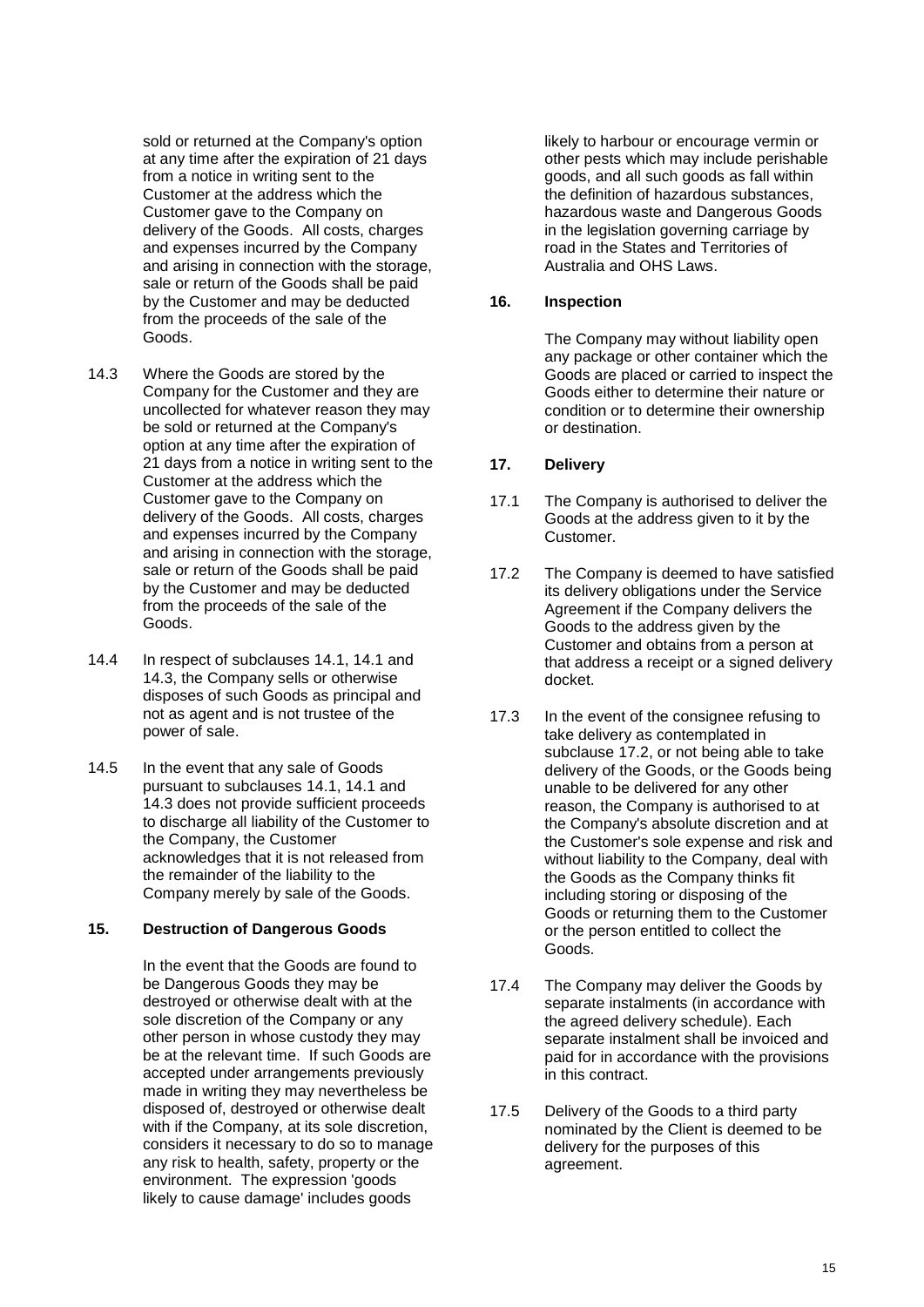17.6 It is the Client's sole responsibility to address adequately each consignment and to provide written delivery instructions to enable effective delivery.

> The customer shall be responsible for the timely return of any container to the person who owns or has a right to possession of the container in a clean and undamaged condition.

- 17.7 The customer agrees to indemnify the Company against any claim, liability or expense, including detention or demurrage charges, which arise as a result of:
	- (a) a failure to return the container, or

(b) a delay in the return of the container beyond the customary period allowed for container returns, or

(c) any damage to the container, or

(d) the container being returned in a dirty or contaminated condition,

regardless of who failed or delayed in the return of the container or where or by whom the container was damaged, made dirty or contaminated.

## **18. Railway Declaration**

The Company shall be under no obligation to make any declaration to, or to seek any special protection or cover from, the Department of Railways, railways authority or provider of railways in any State or any airline or road transport authority in respect of any Goods falling within the definition of that body:

- (a) of dangerous or hazardous goods; or
- (b) of goods liable to be stored in the open,

unless written instructions to that effect are given to the Company by the Customer.

## **19. Pillaged Goods**

If the Goods are landed from any vessel in a damaged or pillaged condition and an examination might be held or other action

taken by the Company in respect thereof, no responsibility attaches to the Company for any failure to hold such examination or take such other action unless the Company has been given sufficient notice to enable it to arrange for such examination or for the taking of such other action as the case may be.

#### **20. Storage of Goods pending delivery**

- 20.1 Without limiting the effect of clause [13,](#page-12-3) pending forwarding and delivery, the Goods may be warehoused or otherwise held at any place or places at the sole discretion of the Company at the Customer's risk and expense.
- 20.2 In circumstances were the Company stores the Goods, the Company may, by notice in writing, require that the Customer remove the Goods for any reason whatsoever within seven days from receipt of a notice delivered to the address which the Customer gave to the Company on delivery of the Goods. If the Customer fails to do so, the Company may remove the Goods and store them in such a manner and in such a place as the Company thinks appropriate at the Customer's expense and risk.

## <span id="page-15-0"></span>**21. COD Goods**

The Company may in its absolute discretion refuse instructions to collect on delivery on COD terms. in cash or otherwise. Where the Company does accept such instructions its only obligation to the Customer is to use reasonable diligence and care in such collection.

#### **22. Limitation of Liability, Force Majeure and Indemnity from Liability to Third Parties**

<span id="page-15-1"></span>22.1 Without limiting the effect of clause [11](#page-10-1) but subject to subclause [27.7](#page-20-0) (where it applies), and subject to clause [27,](#page-19-0) to the full extent permitted by law, the Company its servants and agents shall not be responsible for loss or damage of any kind whatsoever arising out of the provision of its Services to the Customer (whether caused by negligence or wilful default by the Company its servants or agents) and the Customer agrees to indemnify the Company in respect of any claims made by Sub-contractors or third parties concerning the provision of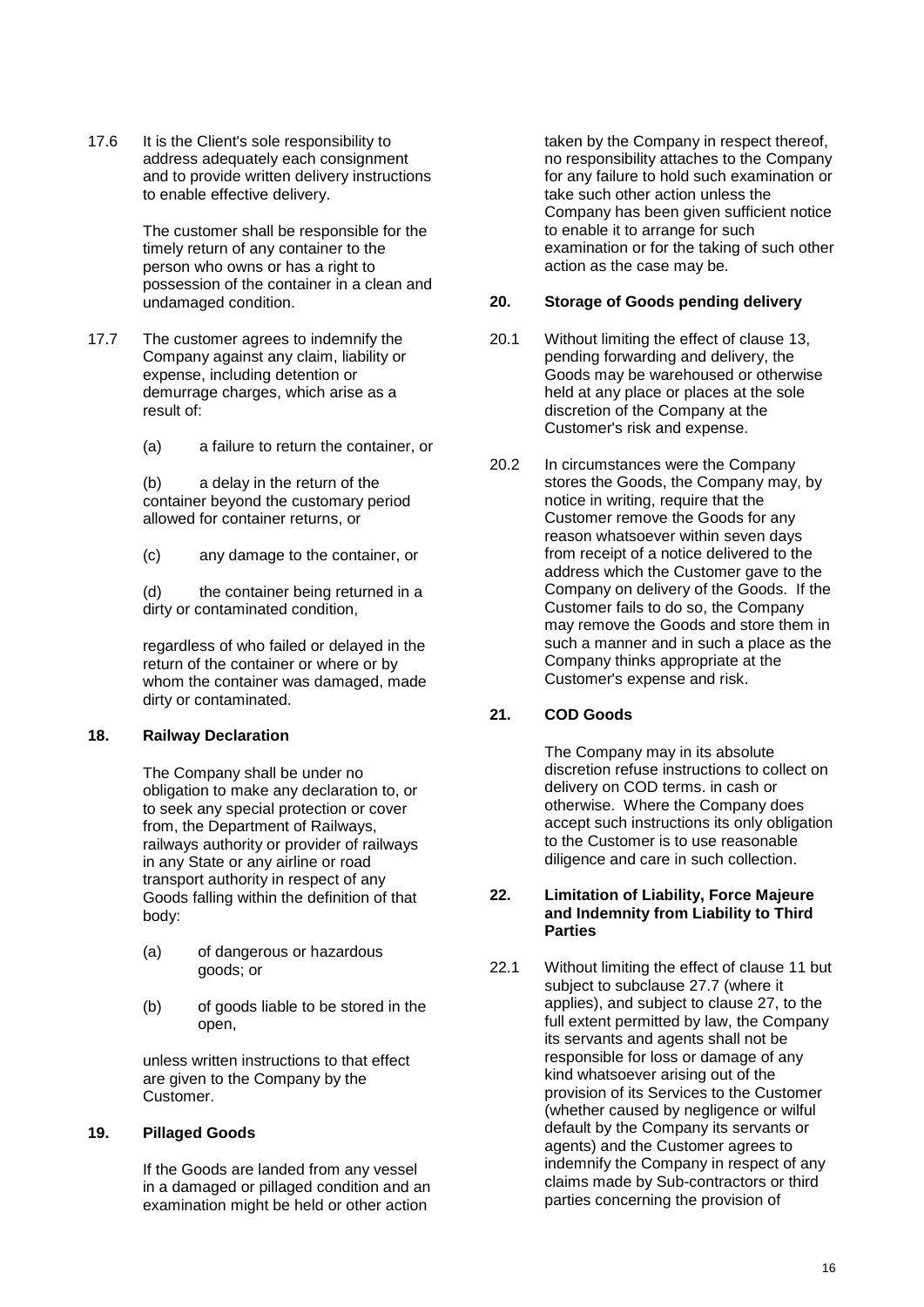Services by the Company and the following matters are expressly covered by this limitation of liability:

- (a) any liability to pay amounts to Government Authorities (including, without limitation, customs duty or GST) that would not have otherwise been payable or any penalties (including penalties imposed directly on the Company, its servants or agents as a result of their reliance on incorrect information provided by the Customer, consignor or consignee of the Goods, or their respective agents whether imposed by court or Infringement Notice);
- (b) any liability concerning the making of any statement, forecast, information or giving advice in relation to the liability of the Customer to pay any amounts owing to any Government Authorities;
- (c) any liability in respect of the loss, misdelivery, deterioration, nondelivery, contamination, evaporation or damage to the Goods or consequential loss arising as a result however caused;
- (d) any loss or depreciation of market value attributable to delay in forwarding the Goods or failure to carry out instructions of the Customer;
- (e) loss, damage, expense or additional cost arising from or in any way connected with marks or brands on, weight, numbers, content, quality, description of the Goods;
- (f) loss or damage resulting from fire, water, explosion or theft;
- (g) loss, damage or delay occasioned by examination of the Goods by any of the Government Authorities;
- (h) loss, damage or delay occasioned by treatment of the Goods by any of the Government Authorities

(including without limitation, any fumigation or decontamination or other treatment by Department of Agriculture);

- (i) any costs incurred by the Company on behalf of the Customer to any other person in relation to the Carriage of the Goods; and
- (j) any losses, liabilities, costs or charges incurred by the Company as a result of or in connection with a direction or request from the ABF in relation to the Goods or Services;
- (k) any losses, liabilities, costs or charges incurred by the Company as a result of or in connection with a suspension or cancellation by the ABF of an ATD in relation to the Goods or Services;
- (l) any losses, liabilities, costs or charges incurred by the Company as a result of or in connection with any variation by the ABF of conditions of Licences or the addition by the ABF of new conditions on Licences in relation to the Goods or Services;
- (m) any losses, liabilities, costs, charges or penalties incurred by the Company as a result of or in connection with any breaches of any Licences in relation to the Goods or Services;
- (n) any losses, liabilities, costs, charges or penalties incurred by the Company as a result of or in connection with the Company complying with any conditions or Laws in respect of any Licences in relation to the Goods or Services;
- (o) any losses, liabilities, costs or charges incurred by the Company as a result of or in connection with any suspension or cancellation of Licences by the ABF in relation to the Goods or Services; and
- (p) loss, damage or delay occasioned by delay in the Carriage of the Goods or handling of the Goods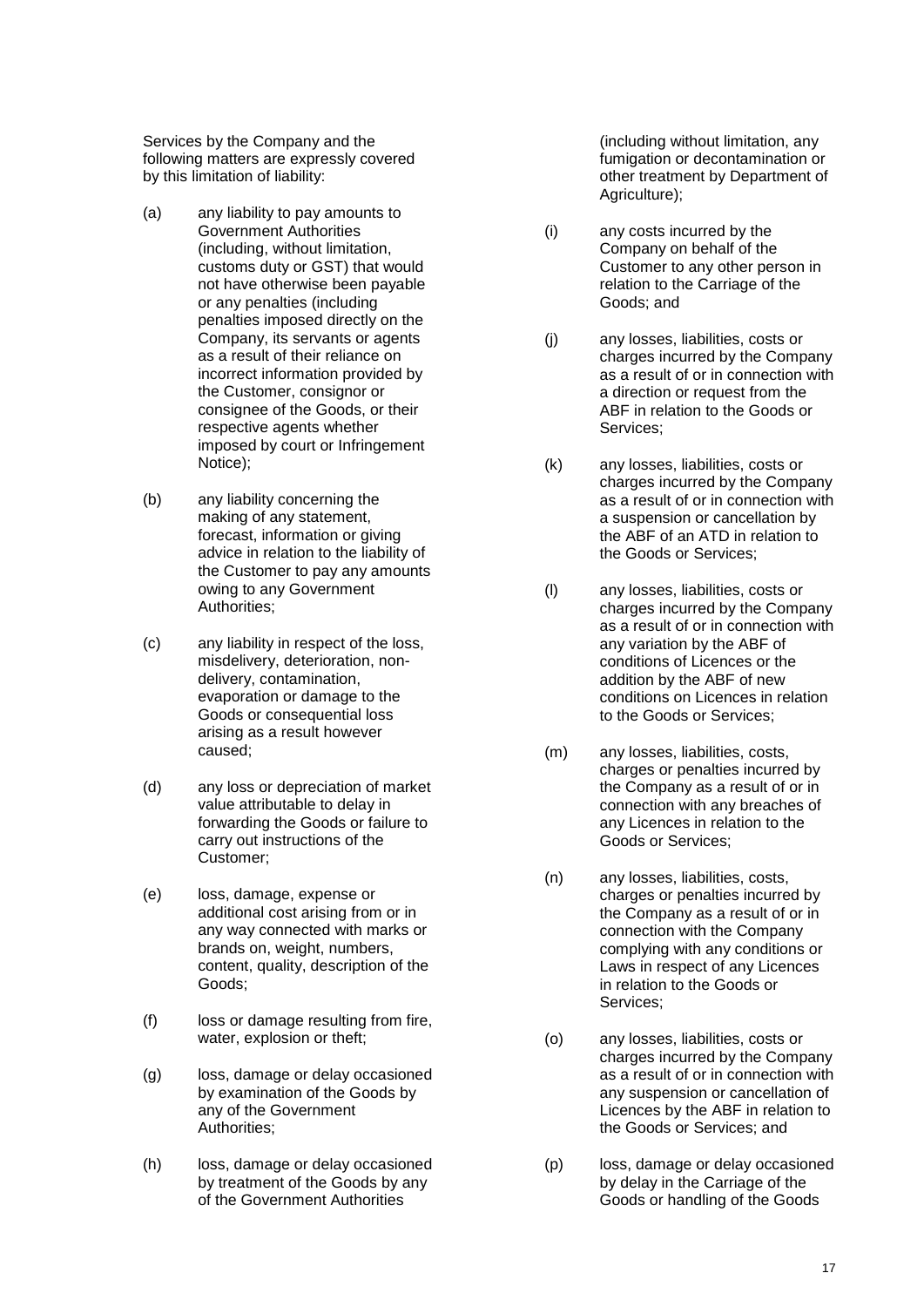in the course of the Carriage of the Goods.

- 22.2 The Company shall not be liable in any event for any Consequential Loss whether or not the Company had knowledge that such damage might be incurred.
- <span id="page-17-0"></span>22.3 The Company and Customer acknowledge that Goods moving by airfreight are subject to the applicable Airfreight Convention. The Customer's recovery of loss or damage, if any, is against the airline carrier and is limited in accordance with the Airfreight Convention or any other Conventions that may be applicable. In the event of any loss or damage suffered by the Customer whilst the Goods are in the possession of the airline carrier, the Company will seek to recover on behalf of the Customer from the principal airline carrier amounts payable under the aforementioned Conventions as they are applicable. The Customer will indemnify, defend and hold the Company harmless against any claims for loss or damage to their Goods incurred whilst they were in the possession of the airline carrier.
- <span id="page-17-1"></span>22.4 The Company and Customer acknowledge that Goods moving by seafreight are subject to the applicable international treaties including the Hague Rules. The Customer's right to recovery of loss or damage, if any, is against the seafreight Carrier and is limited in accordance with the Hague Rules or any other Conventions that may be applicable. In the event of any loss or damage suffered by the Customer whilst the Goods are in the possession of the seafreight Carrier, the Company will seek to recover on behalf of the Customer from the carrier amounts payable by the Hague Rules as they are applicable. The Customer will indemnify, defend and hold the Company harmless against any claims for loss or damage to their goods incurred whilst they were in the possession of the seafreight Carrier.
- <span id="page-17-2"></span>22.5 The Company and Customer acknowledge that Goods moving by airfreight or seafreight may necessarily involve a part of transport undertaken by other means in order to comply with the terms of Carriage under the Service Agreement or any contract between the Parties. Where this is so, and no

international treaty is applicable which covers the additional transport, the Customer's recovery of loss or damage, if any, is against the carrier and is limited in accordance with the Convention applicable for the majority of the transport, even where that Convention does not envisage liability of the kind of transport concerned. In the event of any loss or damage suffered by the Customer whilst the Goods are in the possession of a third party Carrier, the Company will seek to recover on behalf of the Customer from the third party Carrier amounts payable by these Conventions as they are applicable. The Customer will indemnify, defend and hold the Company harmless against any claims for loss or damage to their Goods incurred whilst they were in the possession of the third party Carrier where such Carriage was necessary in order to comply with the terms of the Service Agreement.

- <span id="page-17-3"></span>22.6 The Company shall not be liable to the Customer for any breach or failure to performs its obligations under these Trading Conditions or any damage or loss to Goods resulting from one of the following:
	- (a) perils, dangers and accidents of the sea or other navigable waters;
	- (b) act of God;
	- (c) act of war;
	- (d) act of terrorism;
	- (e) act of public enemies;
	- (f) arrest or restraint of princes, rulers or people, or seizure under legal process;
	- (g) strikes or lock-outs or stoppage or restraint of labour from whatever cause, whether partial or general;
	- (h) riots and civil commotions;
	- (i) saving or attempting to save life or property at sea; or
	- (j) any other cause arising beyond the reasonable control of the Company, without the actual fault or privity of the Company and without the actual fault or privity of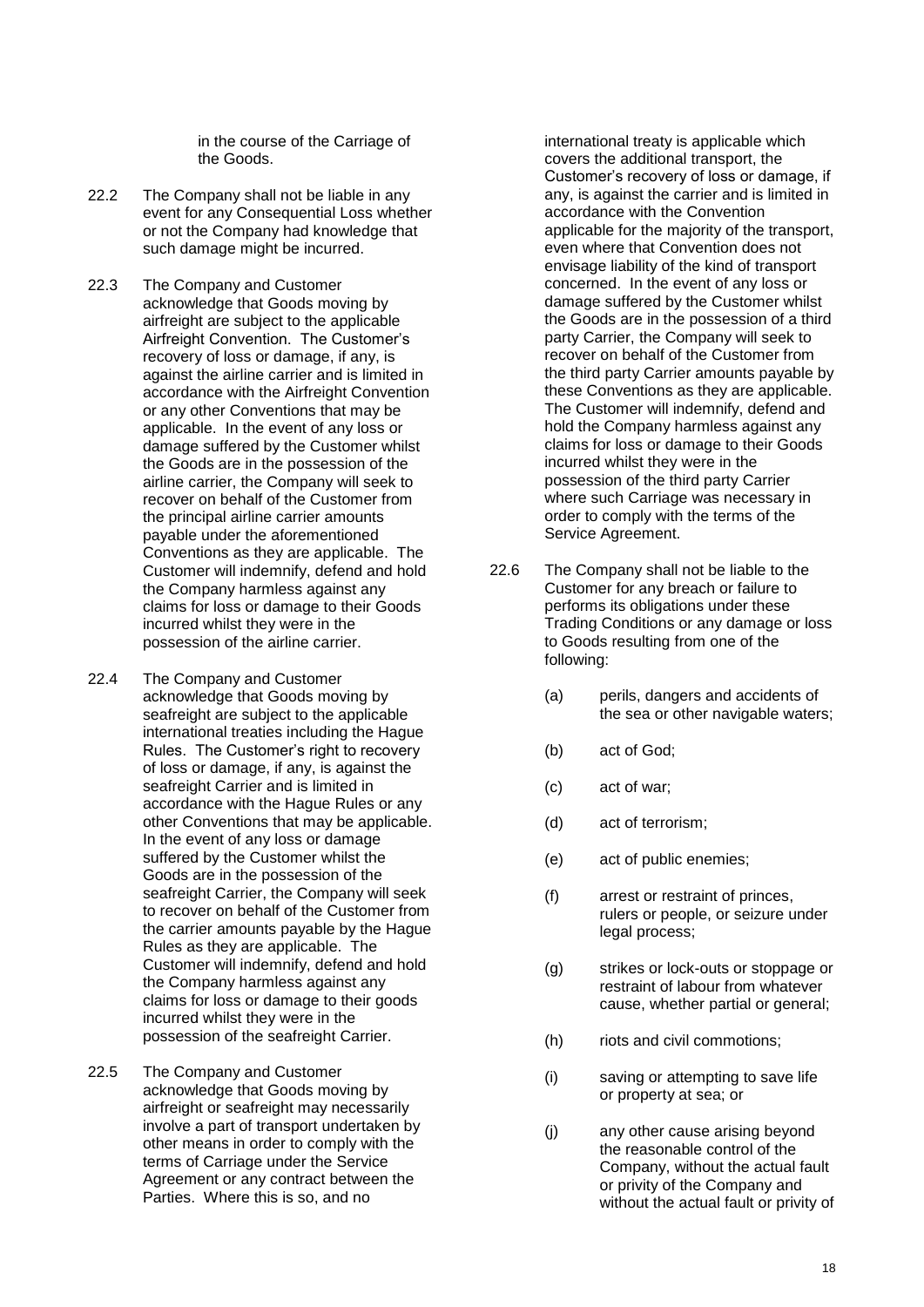the agents or servants of the Company.

- 22.7 If the occurrence of any event contemplated in subclause [22.6](#page-17-3) causes a delay of over five Business Days in any obligation of the Company, then the provision of Services may be terminated by notice in writing by either party to the other party. However, all costs, charges and expenses already incurred by the Company prior to the termination or arising in connection with the disposal or return of the Goods shall be paid by the Customer.
- 22.8 Any claim made against the Company, its servants or Sub-contractors is limited to the full extent permitted by Law. To the extent that the liability of the Company is limited by any Convention, statute, Law or contract, and that limitation exceeds the limitation of liability pursuant to these Trading Conditions then the liability pursuant to that Convention, statute, Law or contract shall apply.
- 22.9 If the Customer is not acquiring the Services wholly or predominately for personal, domestic or household use or consumption, the Company's liability to the Customer for a breach of any nonexcludable warranty, condition or guarantee is limited, at the Company's option, to supplying the Services again, or the cost of supplying the Services again.

## **23. Notification of Liability**

- 23.1 Any claim for loss or damage must be notified in writing to the Company within seven days of delivery of the Goods or of the date upon which the Goods should have been delivered.
- 23.2 If no claim for loss or damage is made within seven days of delivery of the Goods then the Customer is deemed to have accepted the Goods and to the fullest extent permitted by law, waives any claim for loss or damage against the Company in respect of the Services.

#### **24. Guarantee, Undertaking and Indemnity by Directors and Shareholders**

<span id="page-18-1"></span>24.1 If the Customer is a company, the directors and shareholders of that company will guarantee the Debts, undertake to perform the obligations of the Customer and indemnify and keep indemnified the Company against the Debts.

24.2 For the purposes of subclause [24.1,](#page-18-1) the Customer will ensure that its directors and shareholders will sign any other documents required by the Company to evidence and confirm any guarantee, undertaking and indemnity in the form annexed to these Trading Conditions.

#### **25. Intellectual Property**

The Customer acknowledges that the Company shall retain all copyright and other intellectual property in any documents or things created by the Company in the course of providing its Services pursuant to these Trading Conditions.

## <span id="page-18-0"></span>**26. Non-consumer provisions**

- 26.1 This clause [26](#page-18-0) only applies where the Service Agreement between the Company and the Customer is not a Consumer Contract and/or is a Shipping Contract.
- 26.2 The Customer must not assign the Customer's rights or transfer the Customer's obligations under the Service Agreement without the Company's prior written consent. The Company may assign the Company's rights and obligation under the Service Agreement without the Customer's consent.
- 26.3 No modification amendments or other variation of the Trading Conditions shall be valid and binding on the Company unless made in writing and duly executed by and on behalf of the Company.
- 26.4 The Company reserves complete freedom to decide the manner or procedure to be adopted for any or all of the various acts that will be necessary for the completion of the Services. That discretion will be varied only by instructions delivered by the Customer to the Company in writing and acknowledged by the Company in writing in sufficient time before the performance of any service to reasonably allow the Company to adopt the manner of performing the service required by the special instructions. **THE COMPANY SHALL HAVE NO LIABILITY OR RESPONSIBILITY BY VIRTUE OF THE**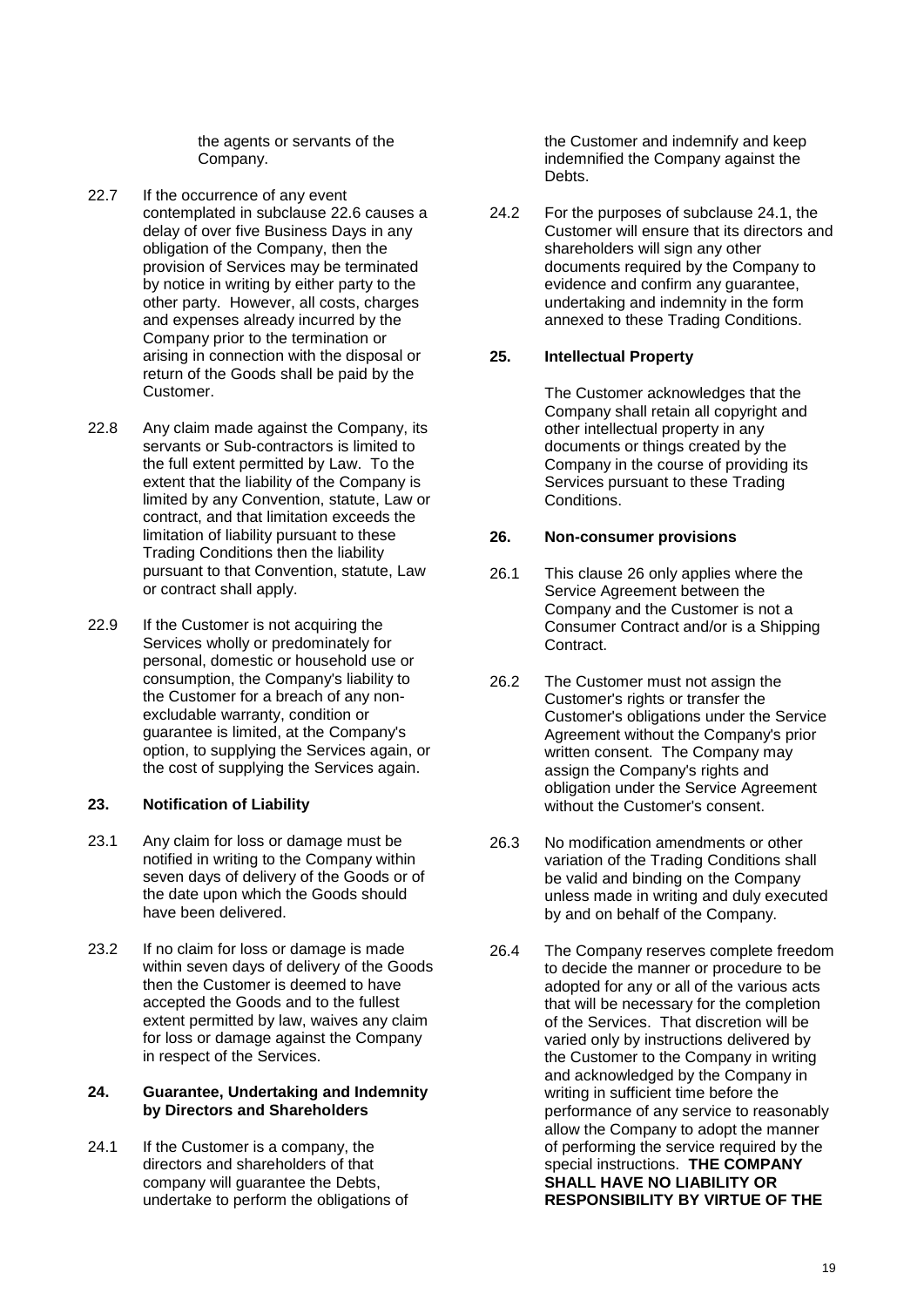**FACT THAT THERE MAY BE A CHANGE IN THE RATES OF DUTY, WHARFAGE, FREIGHT, RAILAGE OR CARTAGE, OR ANY OTHER TARIFF BEFORE OR AFTER THE PERFORMANCE BY THE COMPANY OR ANY ACT INVOLVING A LESS FAVOURABLE RATE OR TARIFF, OR BY VIRTUE OF THE FACT THAT A SAVING MAY HAVE BEEN EFFECTED IN SOME OTHER WAY HAD ANY ACT BEEN PERFORMED AT A DIFFERENT TIME AND WHETHER ITS PERFORMANCE OF ANY OF THE ACTS AFORESAID IS DELAYED OR PRECIPITATED THROUGH THE NEGLIGENCE OF THE COMPANY OR ITS SERVANTS OR AGENTS OR HOWEVER CAUSED.**

- <span id="page-19-1"></span>26.5 Any term in these Trading Conditions which limits the Company's liability will also extend and apply to any Subcontractor, agent or nominee. For the purpose of this subclause [26.5,](#page-19-1) the Company is deemed to be acting as agent or trustee for the Company's agents, employees, nominees and Subcontractors and each of those persons shall be deemed to be a party to these Trading Conditions.
- 26.6 The Customer undertakes that no claim or allegation will be made, whether by the Customer or any other person, against the Company's agents, employees or Subcontractors and if such claim or allegation is made for the consequence thereof. It is agreed that this release and indemnity operates irrespective of how the claim or allegation arises including negligence or out of events which may constitute a fundamental breach of contract or a breach of a fundamental term of a contract.
- 26.7 The Company shall be discharged from all liability whatsoever in connection with the Services and/or the Goods unless proceedings are served within nine months from delivery of the Goods (or from when they should have been delivered).
- 26.8 The indemnity provided in subclause [11.3,](#page-12-4) shall not be affected in any way if such pillaging, stealing, loss, damage or destruction has occurred or been brought about wholly or in part by the negligence or the alleged negligence or any default,

omission, neglect or default or any breach of duty of obligation of the Company, its servants or agents.

- 26.9 The Customer undertakes and warrants that neither it, nor any other party that has an interest in the Goods or Services, shall bring any claims against any party that has provided all or any part of the Services (including any Sub-contractor, principal, employer, employee, nominee or agent of the Company) and where any such claims are made by the Customer or any other interested party, the Customer undertakes to indemnify all parties against whom the claims are made (including the Company) against any loss and damage that may be suffered as a result of such claims.
- 26.10 In all cases where these Trading Conditions, statute, international Convention or otherwise do not exclude the liability of the Company, the liability of the Company whatsoever and howsoever caused shall be limited to whichever is the lesser between the value of the Goods the subject of the Service Agreement at the time the Goods were delivered to the Company or Australian \$200.
- 26.11 The Company shall not be liable in any event for any Consequential Loss whether or not the Company had knowledge that such damage might be incurred.

## <span id="page-19-0"></span>**27. Consumer provisions**

- 27.1 This clause [27](#page-19-0) only applies where the Service Agreement between the Company and the Customer is a Consumer Contract and is not a Shipping Contract.
- 27.2 Neither Party may assign the other Party's rights or transfer its obligations under the Service Agreement without the other Party's prior written consent, which must not be unreasonably withheld.
- 27.3 No modification amendments or other variation of the Trading Conditions shall be valid and binding on the Parties unless made in writing and duly executed by and on behalf of both Parties.
- 27.4 The Company, acting reasonably, reserves to the right to decide the manner or procedure to be adopted for any or all of the various acts that will be necessary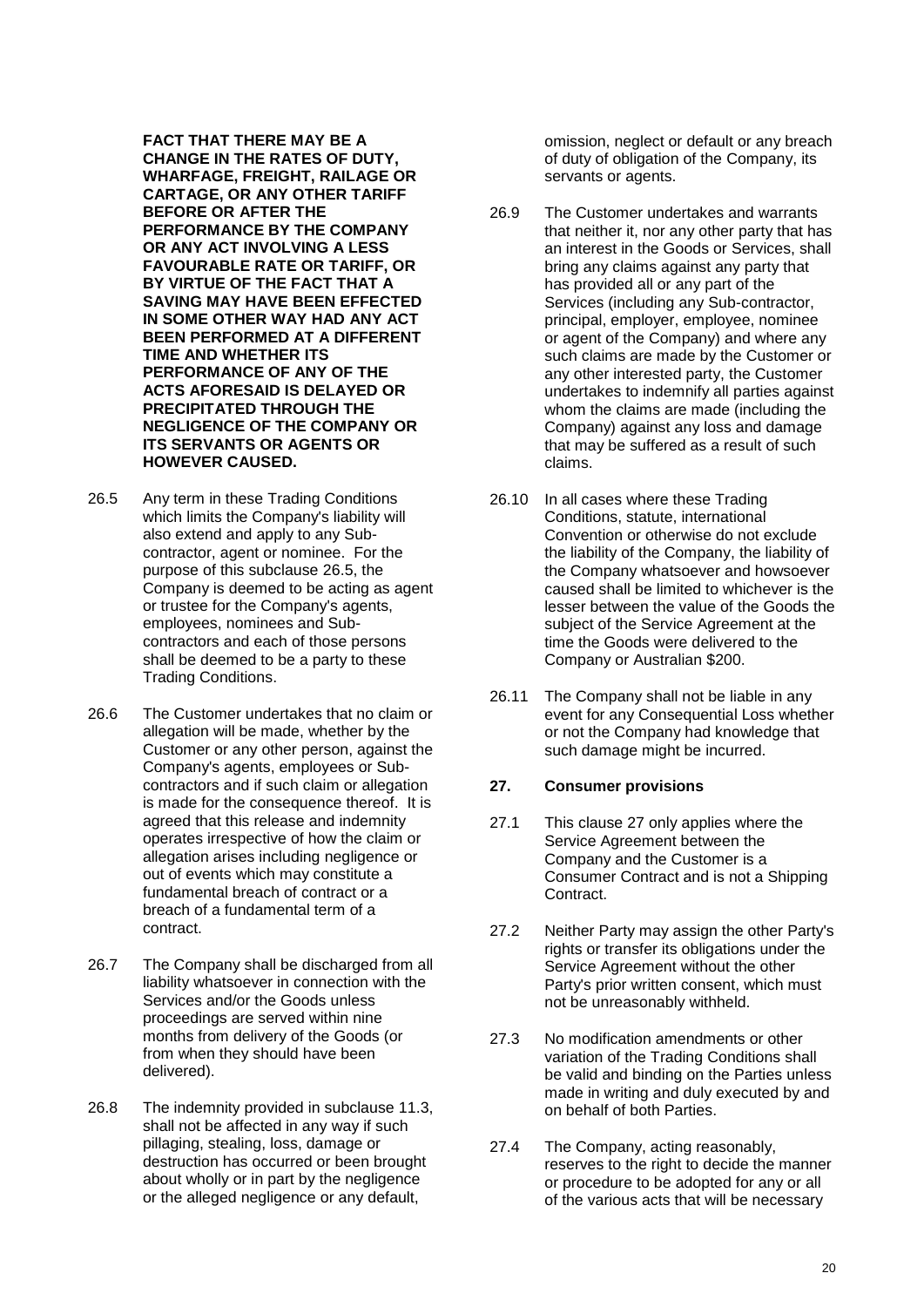for the completion of the Services. **THE COMPANY SHALL HAVE NO LIABILITY OR RESPONSIBILITY BY VIRTUE OF THE FACT THAT THERE MAY BE A CHANGE IN THE RATES OF DUTY, WHARFAGE, FREIGHT, RAILAGE OR CARTAGE, OR ANY OTHER TARIFF BEFORE OR AFTER THE PERFORMANCE BY THE COMPANY OR ANY ACT INVOLVING A LESS FAVOURABLE RATE OR TARIFF, OR BY VIRTUE OF THE FACT THAT A SAVING MAY HAVE BEEN EFFECTED IN SOME OTHER WAY HAD ANY ACT BEEN PERFORMED AT A DIFFERENT TIME.**

- 27.5 Where the Company accepts instructions to deliver on a COD basis pursuant to clause [21,](#page-15-0) **THE COMPANY IS NOT LIABLE FOR ANY LOSS OR DAMAGE ARISING FROM SUCH INSTRUCTIONS OR SUCH COLLECTION, EXCEPT TO THE EXTENT THAT THE LOSS OR DAMAGE WAS CAUSED BY THE COMPANY.**
- 27.6 The Company shall not be liable in any event for any Consequential Loss unless the Company had knowledge that such damage might be incurred.
- <span id="page-20-0"></span>27.7 Subclause [22.1](#page-15-1) will not apply to the extent that:
	- (a) the Company directly caused loss or damage; or
	- (b) the loss or damage was caused by negligence or wilful default by the Company, its servants or agents.

# **28. Cancellation**

The Company may cancel any contract to which these terms and conditions apply or cancel delivery of Goods at any time before the Goods are delivered by giving written notice to the Client. On giving such notice the Company shall repay to the Client any sums paid in respect of the Price. the Company shall not be liable for any loss or damage whatever arising from such cancellation. In the event that the Client cancels delivery of Goods the Client shall be liable for any loss incurred by the Company (including, but not limited to, any loss of profits) up to the time of cancellation.

#### **29. General**

- 29.1 If any provision of these terms and conditions shall be invalid, void, illegal or unenforceable the validity, existence, legality and enforceability of the remaining provisions shall not be affected, prejudiced or impaired. These terms and conditions and any contract to which they apply shall be governed by the laws of Western Australia and are subject to the jurisdiction of the courts of Western Australia.
- 29.2 The Client shall not be entitled to set off against or deduct from the Price any sums owed or claimed to be owed to the Client by the Company.
- 29.3 The Company reserves the right to review these terms and conditions at any time. If, following any such review, there is to be any change to these terms and conditions, then that change will take effect from the date on which the Company notifies the Client of such change.
- 29.4 The failure by the Company to enforce any provision of these terms and conditions shall not be treated as a waiver of that provision, nor shall it affect the Companies right to subsequently enforce that provision.

#### **30. Default & Consequences Of Default**

- 30.1 Interest on overdue invoices shall accrue daily from the date when payment becomes due, until the date of payment, at a rate of two and one half percent (2.5%) per calendar month (and at the Company sole discretion such interest shall compound monthly at such a rate) after as well as before any judgment.
- 30.2 In the event that the Client's payment is dishonoured for any reason the Client shall be liable for any dishonour fees incurred by the Company.
- 30.3 If the Client defaults in payment of any invoice when due, the Client shall indemnify the Company from and against all costs and disbursements incurred by the Company in pursuing the debt including legal costs on a solicitor and own client basis and the Companies collection agency costs.